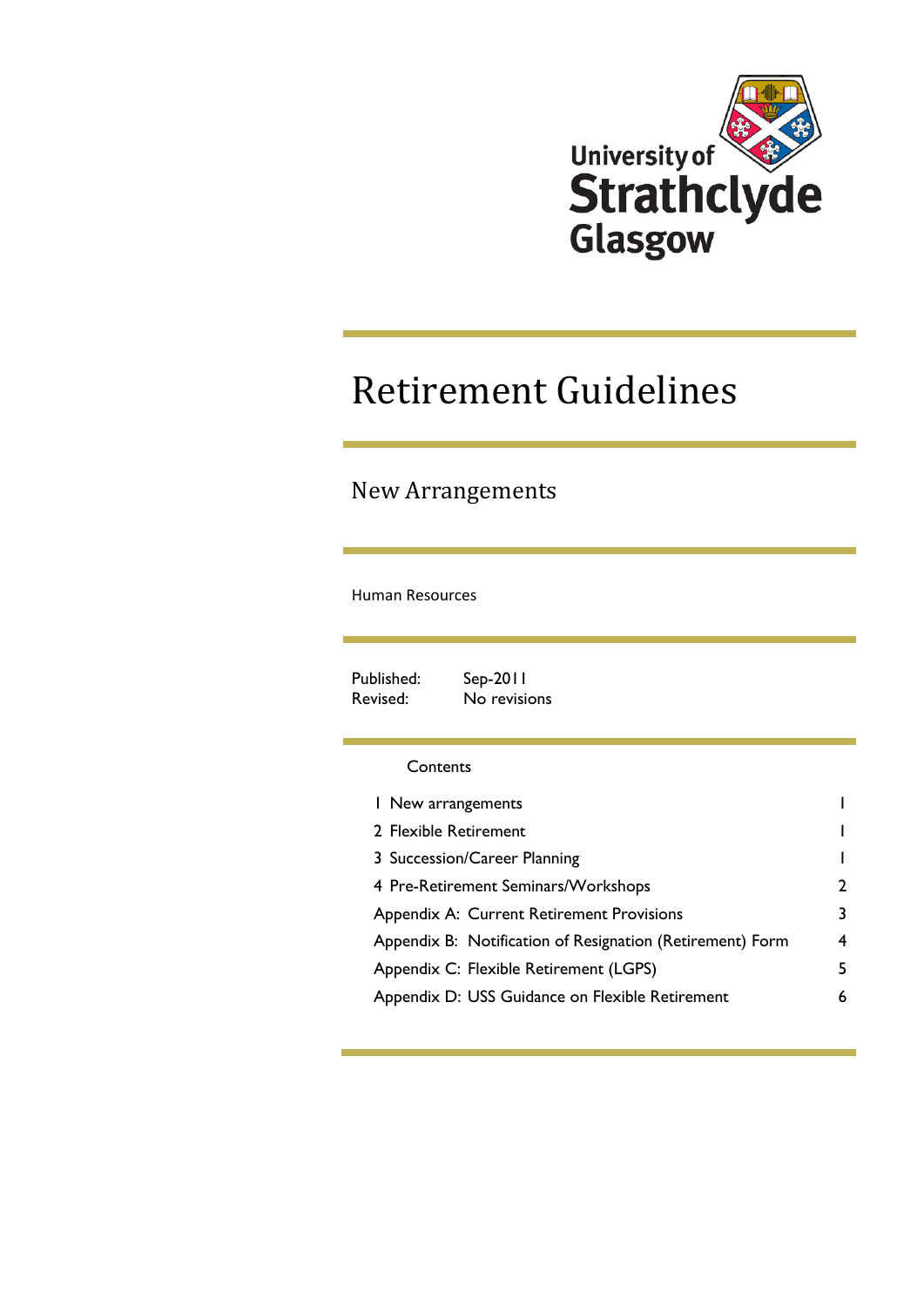## **Retirement Guidelines**

### <span id="page-1-0"></span>**1 New arrangements**

With effect from 1 October 2011 the University will no longer operate a contractual retirement age. From this date all staff will be able to choose when to retire. (Current retirement provisions are outlined in Appendix 1.)

As the University will no longer be determining when a member of staff retires the process of retirement will therefore be voluntary and so is essentially a resignation. Members of staff can voluntarily retire at a time of their choosing and, where applicable, draw any occupational pension they are entitled to under the rules of their pension scheme. The University's pension schemes -Universities Superannuation Scheme (USS), Local Government Pension Scheme (LGPS) and Teachers Pension Scheme (TPS) – will still retain a default pension age which is currently age 65 for USS and LGPS and age 60 for TPS. It will be an individual"s choice as to how long they wish to carry on working and the onus will be on the individual to inform the University when they wish to resign or retire from their employment.

Staff are required to give notice as set out in their terms and conditions of employment however the University would encourage staff to give as much advance notice as possible (ideally at least six months) to assist in workforce and succession planning, and in particular, to ensure that pension arrangements can be put in place where applicable. A form for staff to give notification of resignation (retirement) is attached in Appendix 2.

 Members of staff who are approaching the age of 65 and who are active members of a University pension scheme will continue to be contacted by pensions staff approximately one year before they reach the age of 65 and offered the opportunity to discuss their pension benefits and the options open to them. Staff may request this at an earlier stage by contacting pensions@strath.ac.uk.

## <span id="page-1-1"></span>**2 Flexible Retirement**

 It is recognised that staff in the future may wish to consider phased changes to their working arrangements as part of their personal plans for moving towards retirement, e.g. part-time working. The University's occupational pension schemes each offer "flexible" or "phased" retirement options. Terms vary between the schemes but the principles allow a member to staff to access part of their accrued pension benefits and continue in work thereby allowing a period of transition between full employment and full retirement. Information and guidance on specific scheme provisions can be obtained by contacting pensions@strath.ac.uk.

If interested in flexible/phased retirement, a member of staff can request changes to their working pattern using the existing University Flexible Working Policy, available at http://www.strath.ac.uk/staff/policies/eqdiv/flexibleworking. Requests will be fully considered in the context of operational requirements and business needs. Staff are encouraged to discuss the possibility of flexible or phased retirement with their manager before making a formal request.

## <span id="page-1-2"></span>**3 Succession/Career Planning**

The maintenance of a balanced workforce is important to the University"s long term sustainability in terms of the retention of knowledge and talent, and the development of skills and experience. To foster a truly diverse community, in which for example gender and age are properly represented, succession planning and a flexible approach to retirement, in line with the aims of the strategic plan, are essential. It is also important to balance the maintenance of key skills and experience with the development of new areas of expertise and new organisational initiatives.

In line with these aims Human Resources will provide Heads of Department/School with annual data on the age demographic of their staff. This will enable managers to plan resources and workload and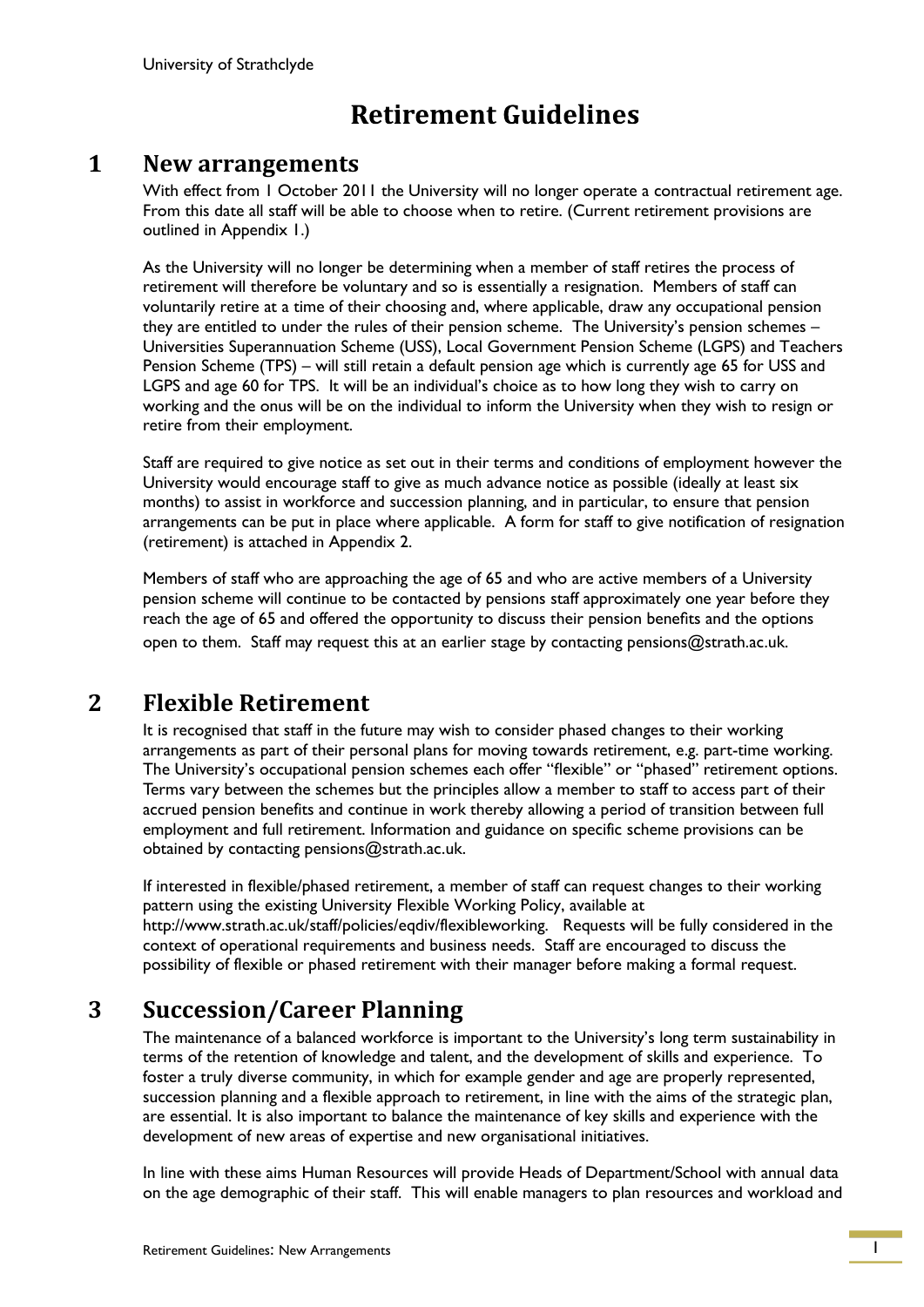University of Strathclyde

support staff who may wish to retire. Managers will continue, normally through the Accountability and Development Review process, to have workplace discussions with staff about their future plans to help facilitate career and workforce planning. This will enable strategic decisions relating to the academic direction of the institution to be planned on a rolling basis. This is likely to be particularly important for academic staff, and where grant continuation or termination is relevant, including where associated contract research staff have to be planned for.

Staff who are approaching or who work beyond age 65 will be treated in the same way as other staff. They will be expected to continue to contribute fully to the work activities of the Department/School and will undertake the same performance support processes, e.g. Accountability and Development Review. Similarly, they will have access to the same training and promotion/regrading opportunities as any other staff members.

## <span id="page-2-0"></span>**4 Pre-Retirement Seminars/Workshops**

It may be beneficial to attend a pre-retirement course. Day release courses are run by the Scottish Pre-Retirement Council at a variety of local colleges. The University will release staff to attend for the two days required once notification of resignation or retirement is given. Staff wishing to attend or find out more about these courses should contact the Organisational and Staff Development Unit within Human Resources at [http://www.strath.ac.uk/hr/learninganddevelopment.](http://www.strath.ac.uk/hr/learninganddevelopment)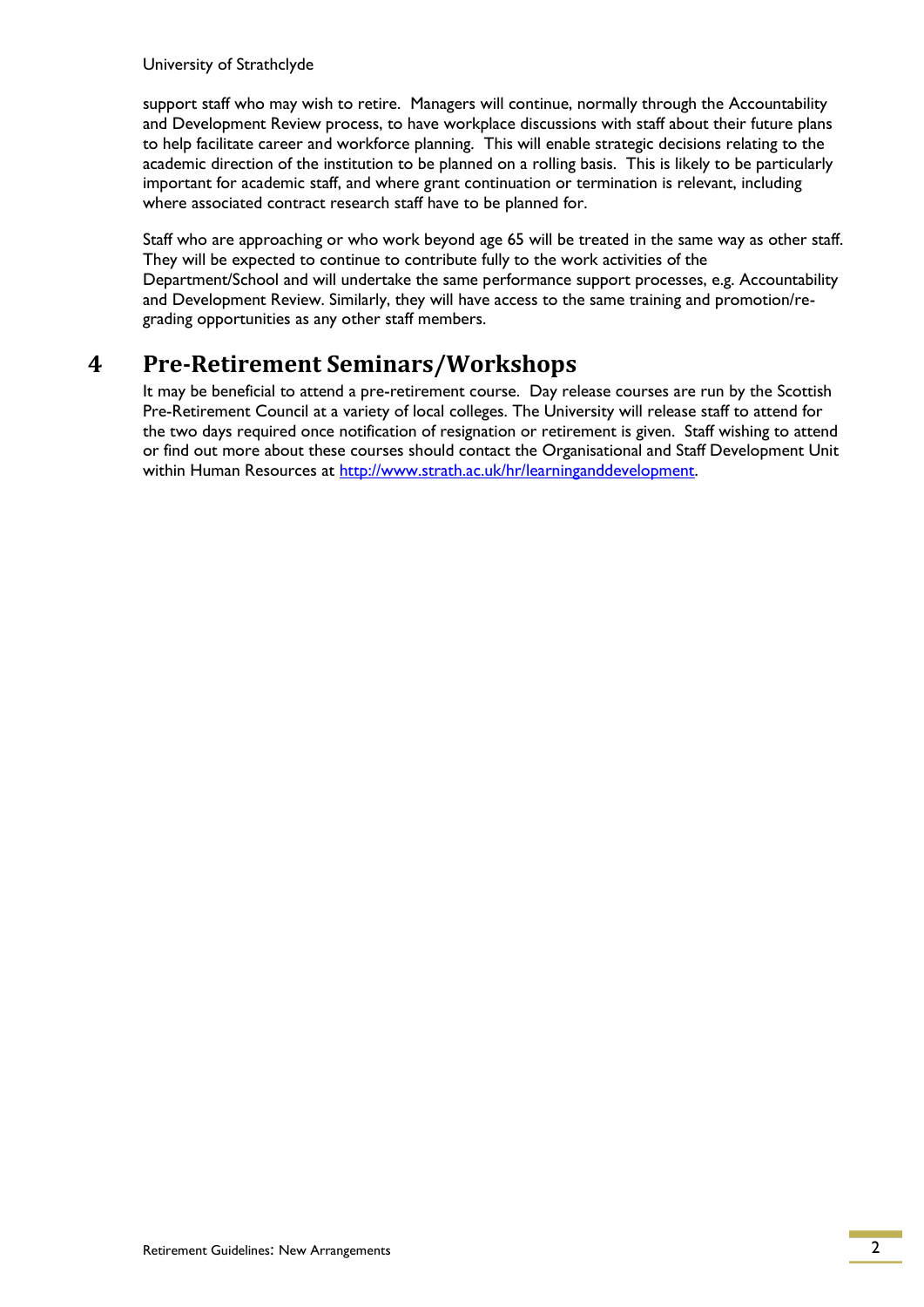## <span id="page-3-0"></span>**Appendix A: Current Retirement Provisions**

The University currently operates retirement procedures which comply with the Employment and Equality (Age) Regulations 2006 and the Equality Act 2010. The procedure sets out a notification process designed to advise staff of their retirement date, and a "right to request" procedure where a member of staff wished to make a request to defer their retirement.

This document sets out retirement guidelines for all University staff following the removal of the national default retirement age from 6 April 2011, being the date when the Employment Equality (Repeal of Retirement Age Provisions) Regulations 2011 came into effect.

Pre-6th April 2011 the normal expectation was that staff would retire on reaching their contractual retirement age, as set out in their Terms and Conditions of Employment. The normal contractual retirement dates were as follows:

- a. For Administrative and Professional Services staff grades 3-5, Technical, Research and Operational Services staff : the date of their 65th birthday.
- b. For Academic, Professorial, Teaching and Administrative and Professional Services staff grades 6-10: the 30th day of September following their 65th birthday.

Between 6 April and 30 September 2011 the Government is phasing out the default retirement age which means that the formal 'right to request' procedure will not operate for retirements after 30 September 2011 since it no longer forms part of the statutory requirements. The last date on which a member of staff can therefore be given notice of retirement was 5 April 2011. For those staff whose 65th birthday falls before 1 October 2011 the University's previous retirement procedures will continue to apply. The default retirement age will be abolished completely from 1 October 2011 and the new guidelines outlined in this document will apply to all members of staff whose 65th birthday occurs on or after 1 October 2011.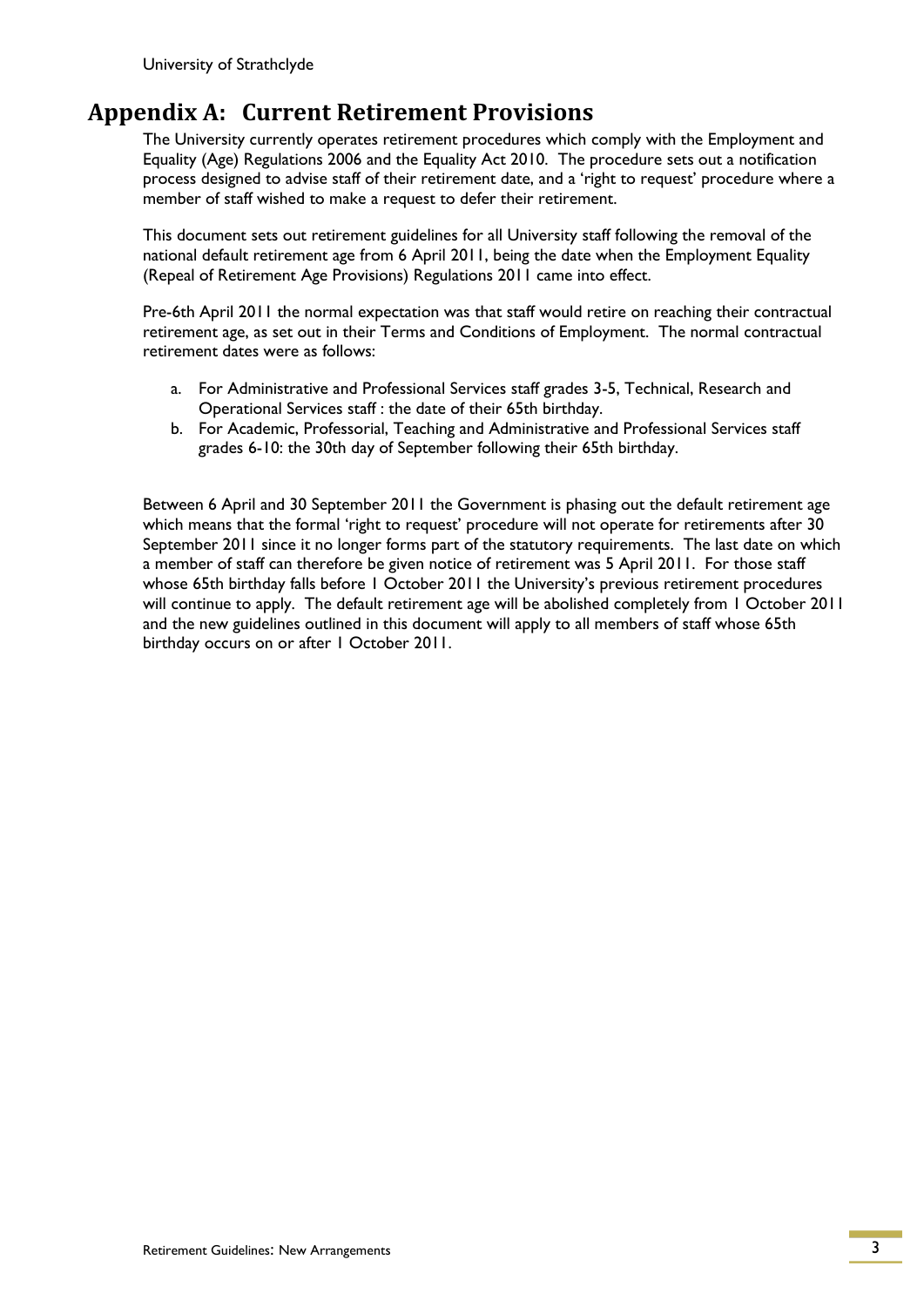## <span id="page-4-0"></span>**Appendix B: Notification of Resignation (Retirement)Form**

The actual form can be found on the HR Website.

| To assist in satisfactory reproduction information on this form must be typewritten.<br>The Scottish Pre-Retirement Council run pre-retirement courses. For further information please see<br>the following: http://www.strath.ac.uk/hr/learninganddevelopment.                                    |                                    |                    |     | <b>Strathclyde</b><br>Glasgow |
|----------------------------------------------------------------------------------------------------------------------------------------------------------------------------------------------------------------------------------------------------------------------------------------------------|------------------------------------|--------------------|-----|-------------------------------|
| <b>A</b> Personal Details<br>Name                                                                                                                                                                                                                                                                  | Department                         |                    |     |                               |
| Job Title                                                                                                                                                                                                                                                                                          | Proposed<br><b>Retirement Date</b> |                    |     |                               |
|                                                                                                                                                                                                                                                                                                    | <b>LGPS</b>                        | <b>USS</b>         | TSS | No Pension<br>Scheme          |
| I belong to the following pension scheme:                                                                                                                                                                                                                                                          |                                    |                    |     |                               |
| Notice period as set out in my contract of employment:                                                                                                                                                                                                                                             | Yes $\Box$                         | No                 |     |                               |
| Do you wish to vary your hours of work prior to your<br>retirement date?                                                                                                                                                                                                                           | Yes $\Box$                         | No<br>$\mathbf{I}$ |     |                               |
| If yes, what new working arrangements are you seeking?                                                                                                                                                                                                                                             |                                    |                    |     |                               |
|                                                                                                                                                                                                                                                                                                    |                                    |                    |     |                               |
|                                                                                                                                                                                                                                                                                                    | <b>Email Address</b>               |                    |     |                               |
|                                                                                                                                                                                                                                                                                                    |                                    |                    |     |                               |
| Contact<br>Telephone No.<br>I am writing to notify the University that Nwish to retire from the University and terminate<br>my contract of employment.<br><b>B</b> Signature<br>No signature required for electronic submissions if submitted from proposers University email account.<br>Employee |                                    | Date               |     |                               |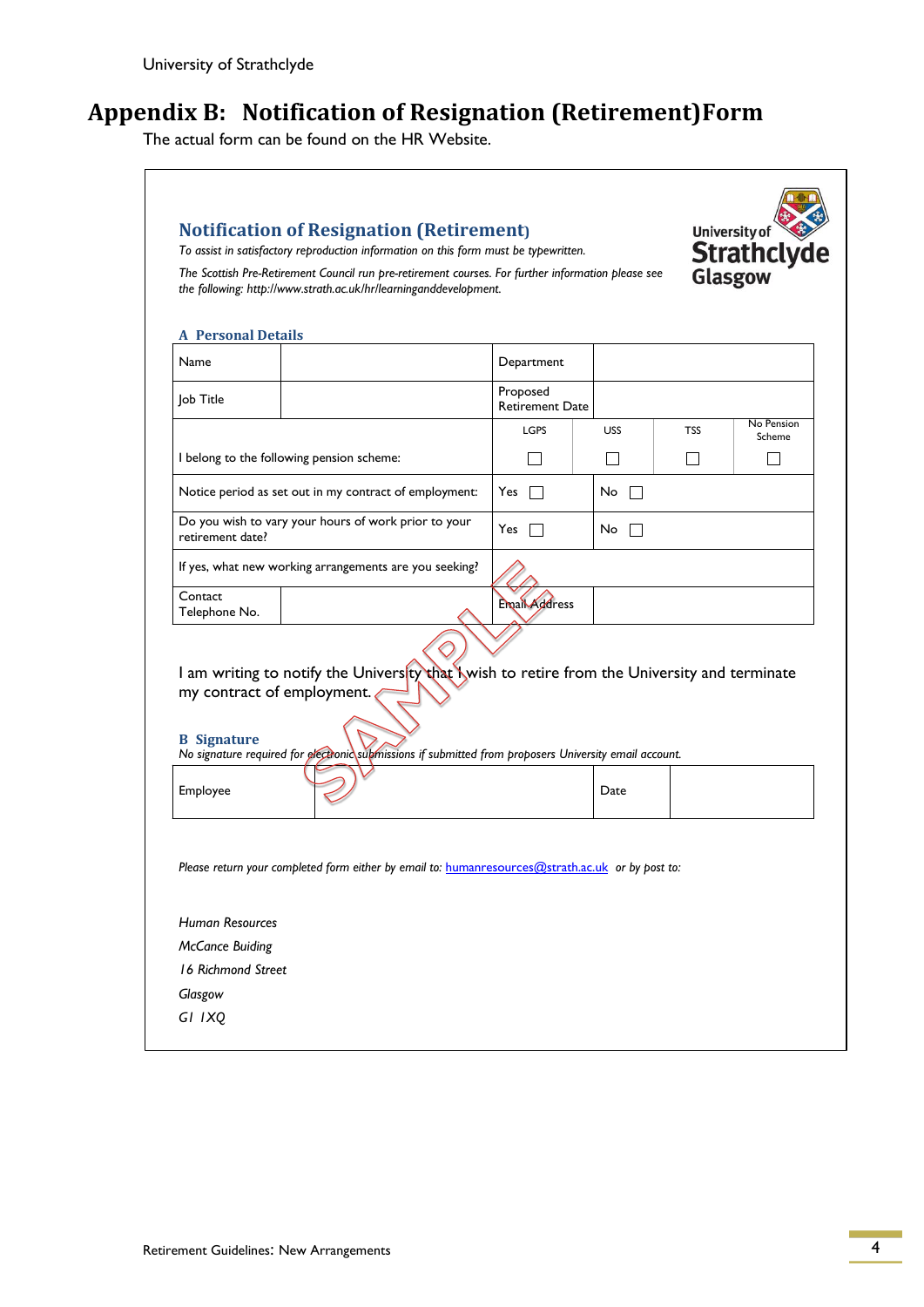University of Strathclyde

## <span id="page-5-0"></span>**Appendix C: Flexible Retirement (LGPS)**

Rather than continuing in your job to 65 or beyond you may wish to consider the possibility of flexible retirement. Your employer's permission is always needed if you want to work less hours.

From age 55, if you reduce your hours or move to a less senior position and, if you are under age 60, your employer agrees, you can draw some or all of the pension benefits you have built up – helping you ease into retirement. If you are 60 and your employer agrees to flexible retirement, your pension benefits can be paid without your employer"s consent. Your employer will have a policy on flexible retirement and you can ask your employer for details of their policy.

If you take benefits on flexible retirement you can still draw your wages/salary from your job on the reduced hours or grade and continue paying into the LGPS, building up further benefits in the LGPS.

Your election to receive benefits has to be made to us.

If you were in the LGPS on 31 March 2009, you may have an earlier age you can ask for flexible retirement. You can find out more about this from the section if you joined the LGPS before 1 April 2009.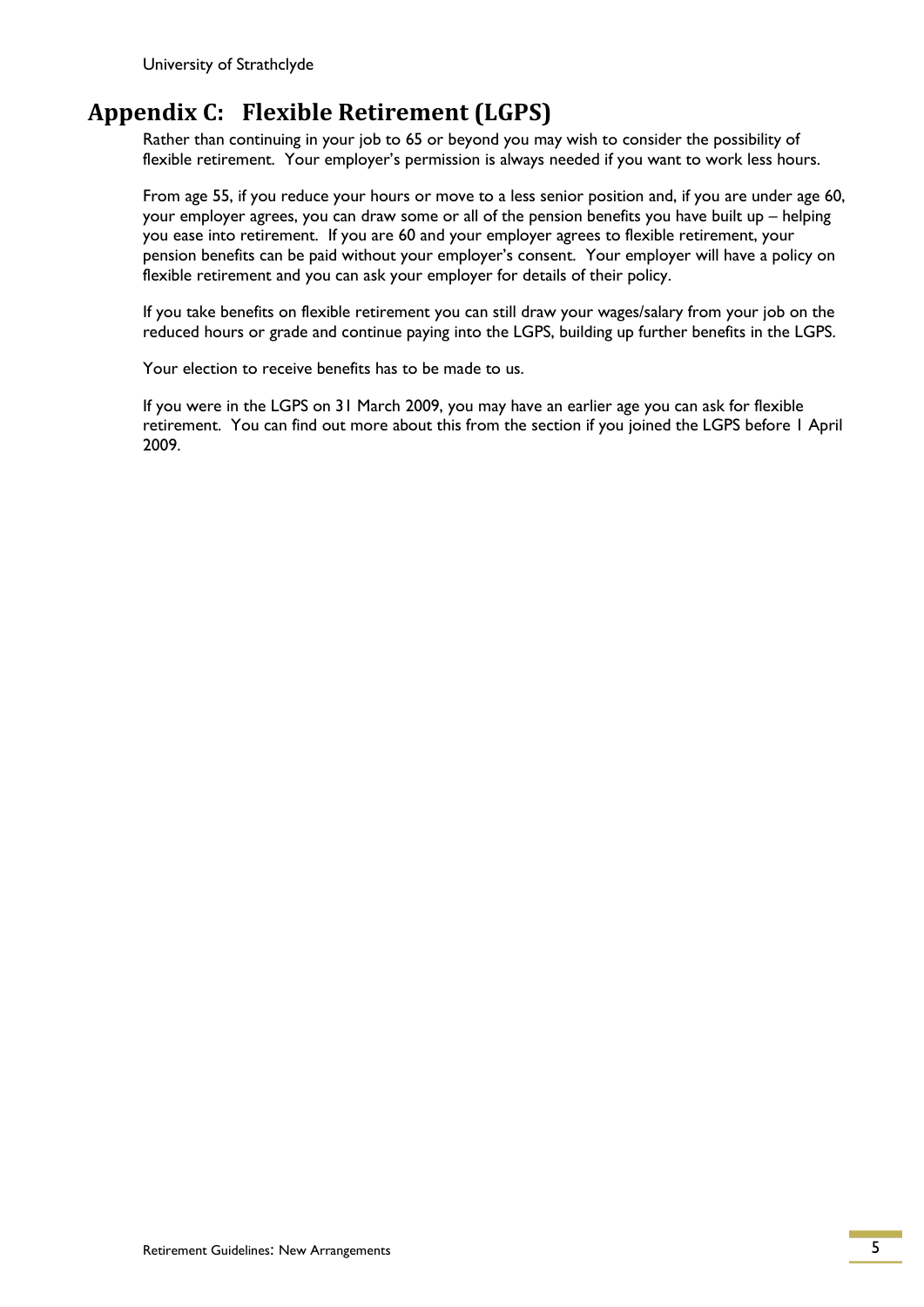University of Strathclyde

## <span id="page-6-0"></span>**Appendix D: USS Guidance on Flexible Retirement**

The following pages form the published guidance from the USS as of September 2011.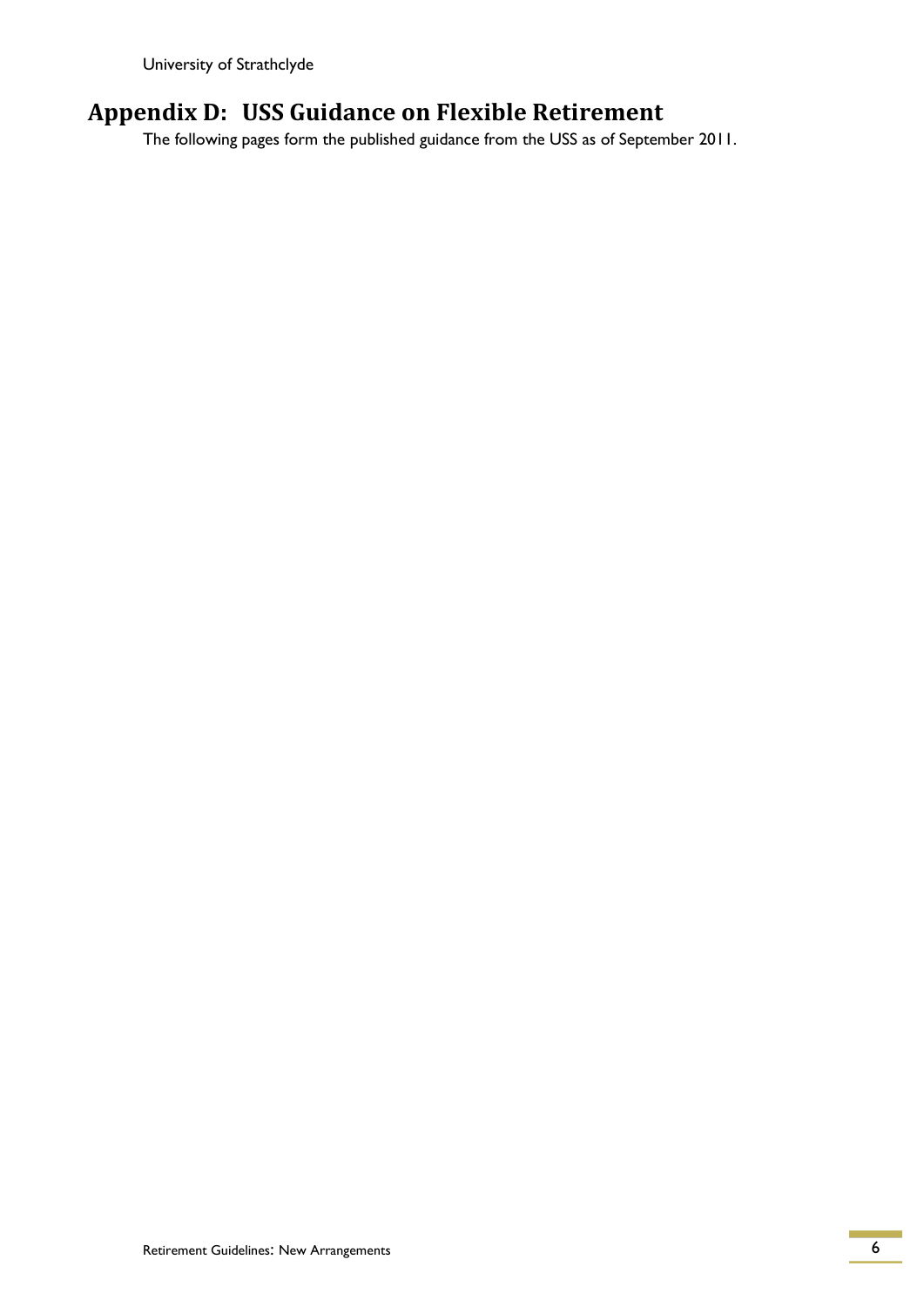

# Scheme changes within USS

Guidance for institutions on flexible retirement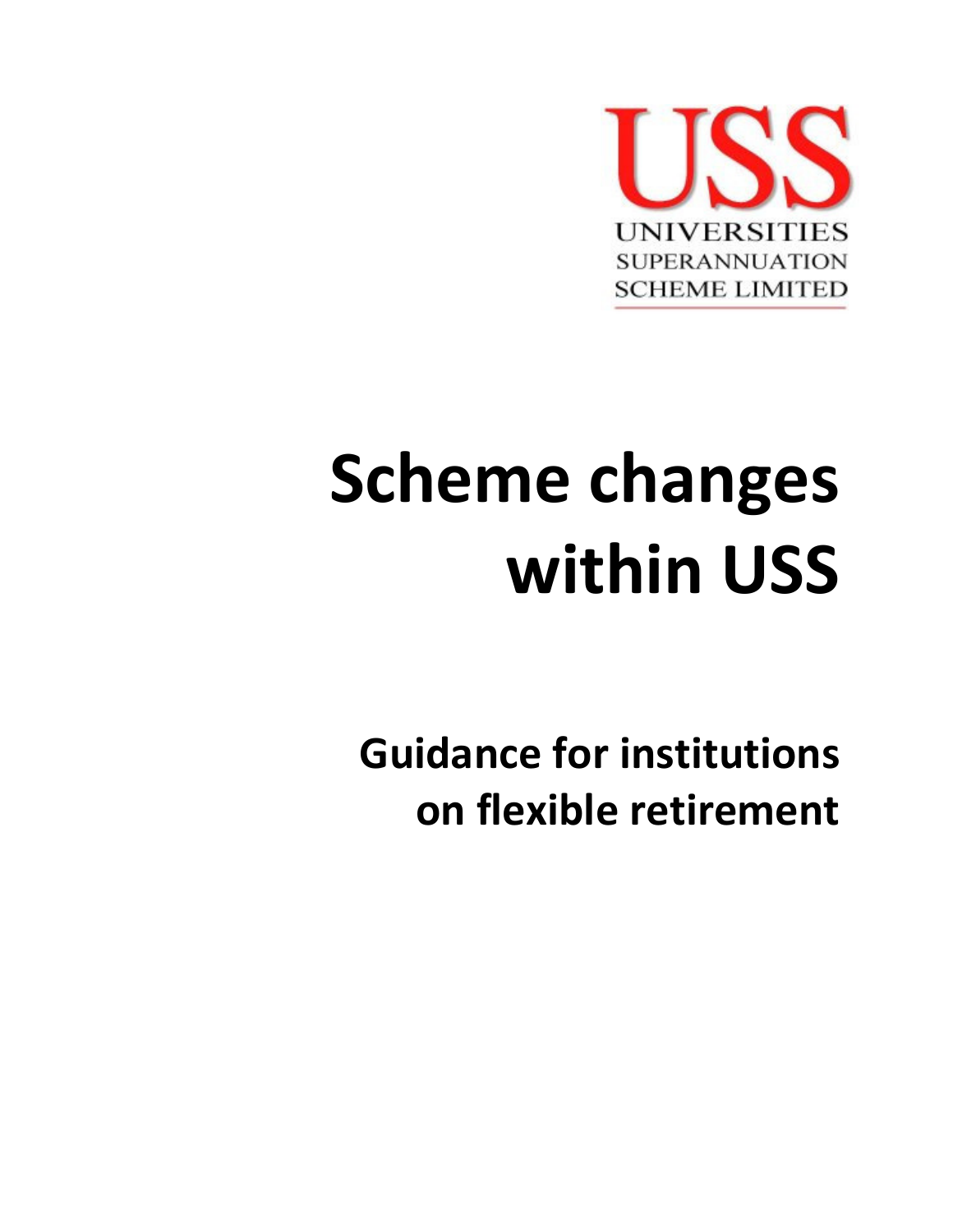## Scheme changes within USS Guidance for institutions on flexible retirement

#### Introduction

Scheme changes within USS will be implemented with effect from 1 October 2011 and, as part of these changes, flexible retirement arrangements will be introduced. Historically, a member has been eligible to retire only when he/she has met one of the retirement conditions set out in the rules and has ceased USS-eligible employment. However, the flexible retirement arrangements will allow active members of the scheme to remain in the employment of an institution and continue to build up pension benefits in the scheme, whilst drawing some of their accrued pension benefits.

It is anticipated that the new flexible retirement arrangements will provide further flexibilities to assist institutions in managing their workforce, specifically in the area of retirement planning, and which will help to avoid what is often a 'cliff edge' outcome for members, and also allowing institutions to retain employees on a reduced working basis that is acceptable to them.

The purpose of this document is to provide detailed information on the flexible retirement arrangements in USS, to enable institutions to develop a flexible retirement policy (or update any existing policy). Institutions will potentially be required to deal with applications for flexible retirement from members from 1 October 2011 onwards.

It is important to note that although the date of implementation of the scheme changes is 1 October 2011, in practice, a member will be required to provide to the trustee company formal notice of their intention to flexibly retire at least two months prior to their selected retirement date. Accordingly, members will be able to flexibly retire from 1 December 2011 onwards.

#### Eligibility for flexible retirement

l

Active members of the scheme – in either the final salary or the career revalued benefits section – will be able to apply to their employer to flexibly retire under these provisions. This will include members who are exempt or excluded from paying contributions having completed 40 years' pensionable service or having reached the age of 65. It also includes members who may be absent from the workplace at the present time, but who are still engaged in a contract of employment with an institution and who are members of USS (these members are in what we refer to as 'suspended membership' due to the absence).

It should be noted that flexible retirement will not be available to deferred members or in respect of any variable time employment. Also, at the current time, multiple appointment members<sup>1</sup> will not be eligible for flexible retirement, however, a review will be undertaken to examine ways in which flexible retirement might be implemented for this member group.

<sup>&</sup>lt;sup>1</sup> 'Multiple Appointment Members' are members who hold two or more separate employments which are pensionable within USS, other than where one of the employments is as a VTE, and such members are most commonly found at Oxford University and Cambridge University and their constituent colleges.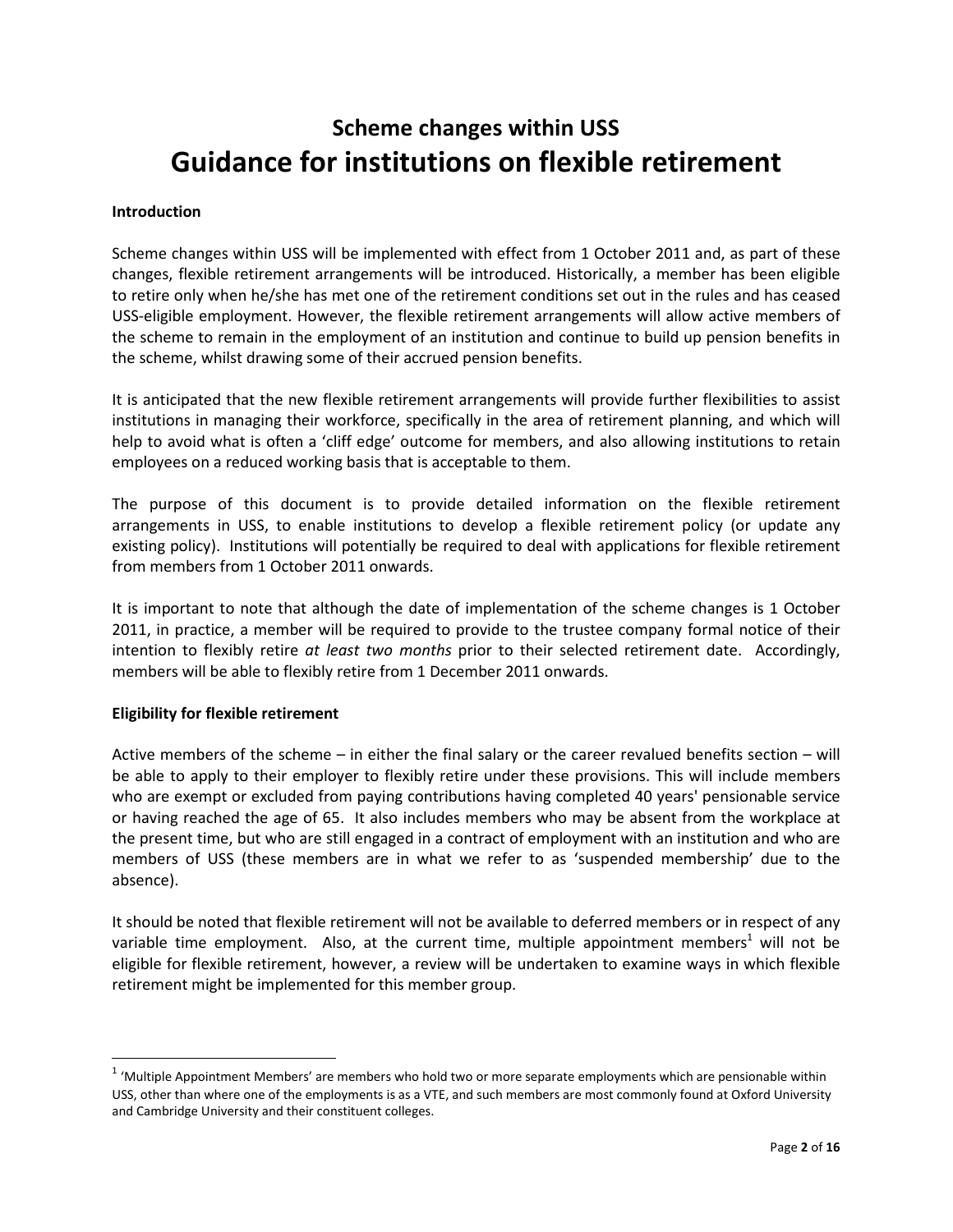#### Requirements/features of flexible retirement

If a member wishes to explore the possibility of flexible retirement, he/she may firstly choose to visit the USS website to use the benefit modeller (inputting information from the member's last service statement) to find out in broad terms the amount of benefits to which he/she is entitled. It should be noted that the modeller facility is currently under construction, but we plan for it to be made available in advance of 1 October 2011. Once the member has an understanding of the estimated benefits payable, in order to proceed a member will need to apply to his/her employer for its consent to reduce his/her working hours and salary in order to be eligible for flexible retirement. It will be entirely a matter for an employer to decide whether or not to consent to an application. Assuming that consent is given by the employer, the member may then make an election to the trustee company to flexibly retire indicating the proportion of benefits that they wish to draw (subject to the limits set out below). A member must provide a minimum of two months' notice of their intended flexible retirement date. There are a number of requirements which must be met:

- the member must be aged 55 or above;
- he/she must have 'qualifying service' (this is a period of service or other qualification that would otherwise entitle a member to preserved benefits if he/she ceased to be an active member, and is normally a period of at least two years' pensionable service);
- the prior written consent of the member's employer is required;
- the proportion of benefits to be drawn is a minimum of 20% and a maximum of 80% of the member's total pension and lump sum at the date of flexible retirement (and note that benefits will be actuarially reduced to the extent that they are payable before the member's normal pension age);
- a member must reduce their working hours by a minimum of 20% and also reduce their salary by a minimum of 20% on a long term basis (and in any event for no less than 12 months); and
- a member may elect to flexibly retire on a maximum of two occasions, following which the member must draw further benefits only by retiring in full. When a member takes a second flexible retirement, the maximum proportion of benefits he/she may receive on the second flex is 80% of the then accrued benefits less the percentage of benefits drawn on the first flex.

Upon flexibly retiring, the member – who will then be referred to as a 'flexible retirer' - will be a pensioner member in respect of benefits that have been flexed, and also an active member in respect of benefits that have not been drawn (and also in respect of pensionable service accrued or credited after flexible retirement).

#### Application process and documentation

When a member is considering making an application to flexibly retire, he/she will most likely want to know his/her expected pension and lump sum benefits. An online modeller is currently being developed which will allow members to obtain an estimate of benefits (to allow them to consider their options and this will be available on the USS website (at http://www.uss.co.uk) in advance of 1 October 2011.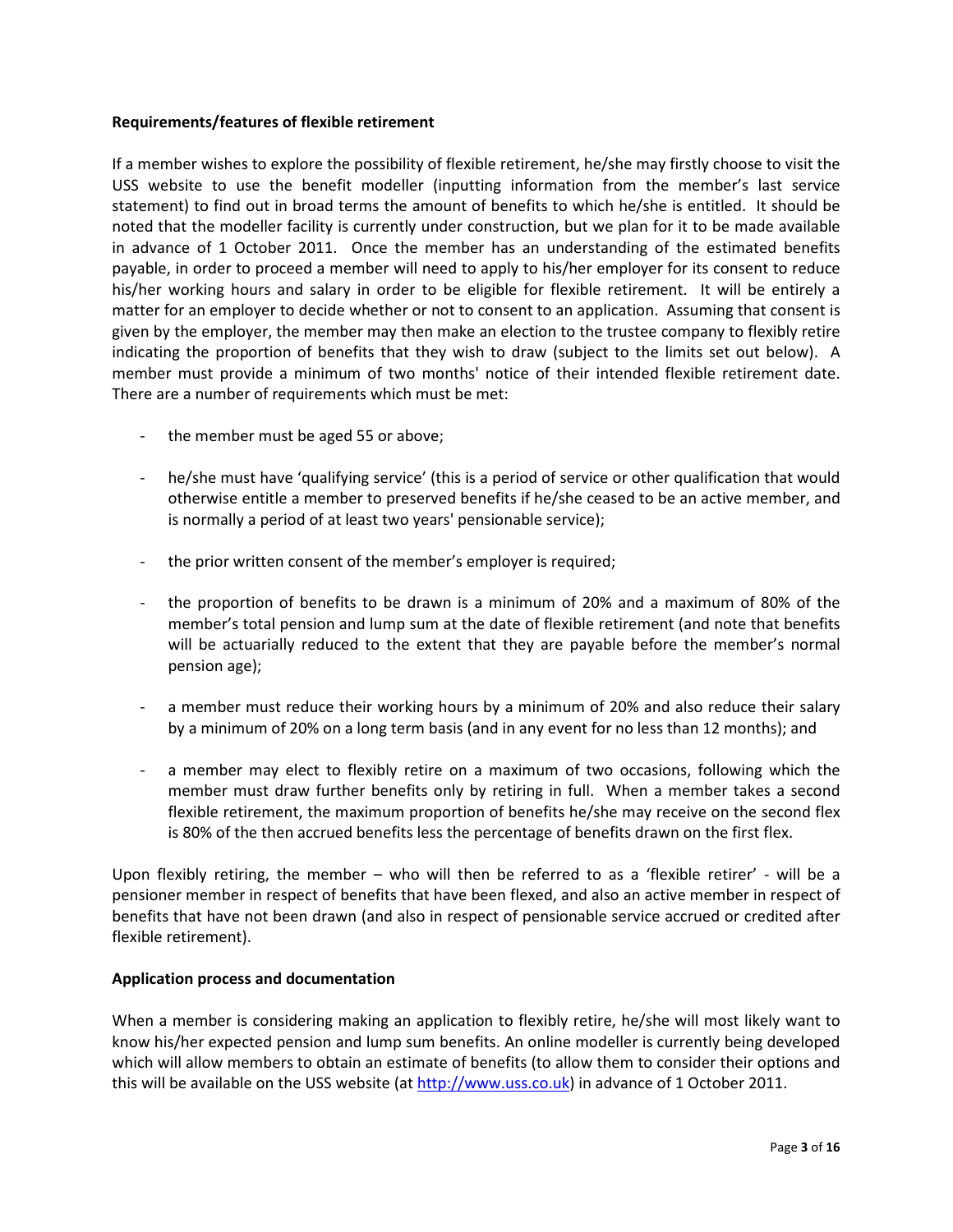The modeller will provide members with estimates of the benefits payable upon flexible retirement, however if a member requires a more formal, provisional quotation of benefits on flexible retirement, a 'request for a flexible retirement quotation' form should be completed by the employer. At this stage it is anticipated that the employer and member will have started to discuss the issue of flexible retirement, however, no final decision on the application to flexibly retire will have been made by the employer. A quotation prepared by the trustee company will be provided to the employer, along with a copy for the employer to provide to the member.

Should a member decide to proceed to flexibly retire – and his/her employer's consent is secured and confirmed - a 'notification of a member's flexible retirement' form will need to be submitted to the trustee company at least two months ahead of the intended date of flexible retirement. This form will confirm the intended flexible retirement date and the percentage of benefits to be drawn. As part of this form, the employer will be required to complete a declaration regarding the reduction in working hours and salary (this is covered in more detail in Qs 11 and 12). The trustee company will then arrange for payment of benefits to the member.

#### Further information

A number of Q&As on flexible retirement, together with some example calculations, are attached to provide additional information on the calculation of benefits and also on the administration procedures. In addition, a member factsheet on flexible retirement will be made available on the USS website in due course.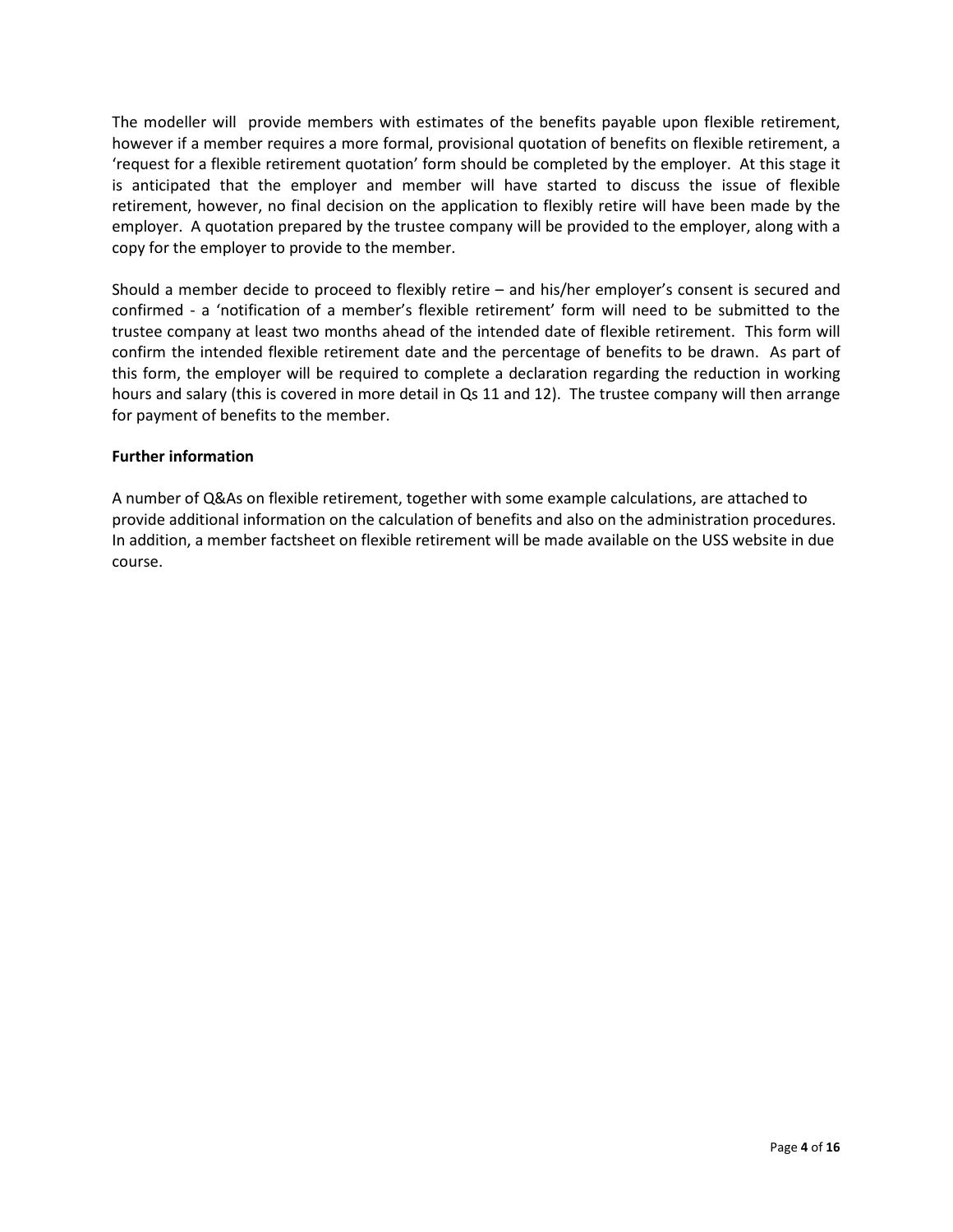#### Frequently asked questions

| Q <sub>1</sub> | What is flexible retirement?                                                                                                                                                                                                                                                                                                                                                                                                                                                                                                                                                                                                                                                  |  |  |  |
|----------------|-------------------------------------------------------------------------------------------------------------------------------------------------------------------------------------------------------------------------------------------------------------------------------------------------------------------------------------------------------------------------------------------------------------------------------------------------------------------------------------------------------------------------------------------------------------------------------------------------------------------------------------------------------------------------------|--|--|--|
| A1             | Flexible retirement is a new facility available within USS, which allows an active member to<br>draw a proportion of their retirement benefits, subject to him/her having a reduction in<br>working hours and salary. So, the member can draw some of his/her retirement benefits<br>whilst continuing in pensionable employment on a reduced basis. A flexible retirement must<br>be agreed by the member's employer.                                                                                                                                                                                                                                                        |  |  |  |
| Q <sub>2</sub> | How many times can you flex your benefits?                                                                                                                                                                                                                                                                                                                                                                                                                                                                                                                                                                                                                                    |  |  |  |
| A <sub>2</sub> | You can flex your benefits on a maximum of two occasions - on a third occasion you must<br>retire fully.                                                                                                                                                                                                                                                                                                                                                                                                                                                                                                                                                                      |  |  |  |
| Q <sub>3</sub> | Which benefits are taken into account in the calculation of flexible retirement benefits?                                                                                                                                                                                                                                                                                                                                                                                                                                                                                                                                                                                     |  |  |  |
| A <sub>3</sub> | Members often have different components to their overall pension rights in USS, and this<br>response describes which components can be part of a flexible retirement.                                                                                                                                                                                                                                                                                                                                                                                                                                                                                                         |  |  |  |
|                | Upon flexible retirement, a final salary section member will draw a pension and lump sum<br>based on their pensionable service up to, and pensionable salary as at, the date of flexing.<br>Pensionable service will include any additional period of service credited as a result of a<br>transfer-in or added years AVC contract. If an active member is a deferred re-joiner - that is<br>a member who left the scheme with an entitlement to deferred benefits who has<br>subsequently rejoined the scheme - any previous period of membership will only be included<br>if it has been cancelled and aggregated with the member's later period of pensionable<br>service. |  |  |  |
|                | Any pension credit rights and benefits derived from a variable time employment will be<br>excluded at this point. For information on the treatment of money purchase AVCs refer to Q5<br>below.                                                                                                                                                                                                                                                                                                                                                                                                                                                                               |  |  |  |
| Q4             | How are benefits determined for a final salary section member in the event that one of the<br>following events occur                                                                                                                                                                                                                                                                                                                                                                                                                                                                                                                                                          |  |  |  |
| A4             | (a)  he/she flexes on one occasion, and then subsequently retires in full?                                                                                                                                                                                                                                                                                                                                                                                                                                                                                                                                                                                                    |  |  |  |
|                | The member will be able to draw between 20% and 80% of his/her benefits as a pension and<br>tax-free cash sum upon the first flexible retirement, based on their pensionable salary as at<br>the date of the first flexible retirement. The remaining proportion of benefits will remain<br>'unflexed' and the member will continue in active membership accruing pensionable service<br>on a part-time basis.                                                                                                                                                                                                                                                                |  |  |  |
|                | Upon final retirement, the member will receive a further pension and tax-free cash sum<br>based on:                                                                                                                                                                                                                                                                                                                                                                                                                                                                                                                                                                           |  |  |  |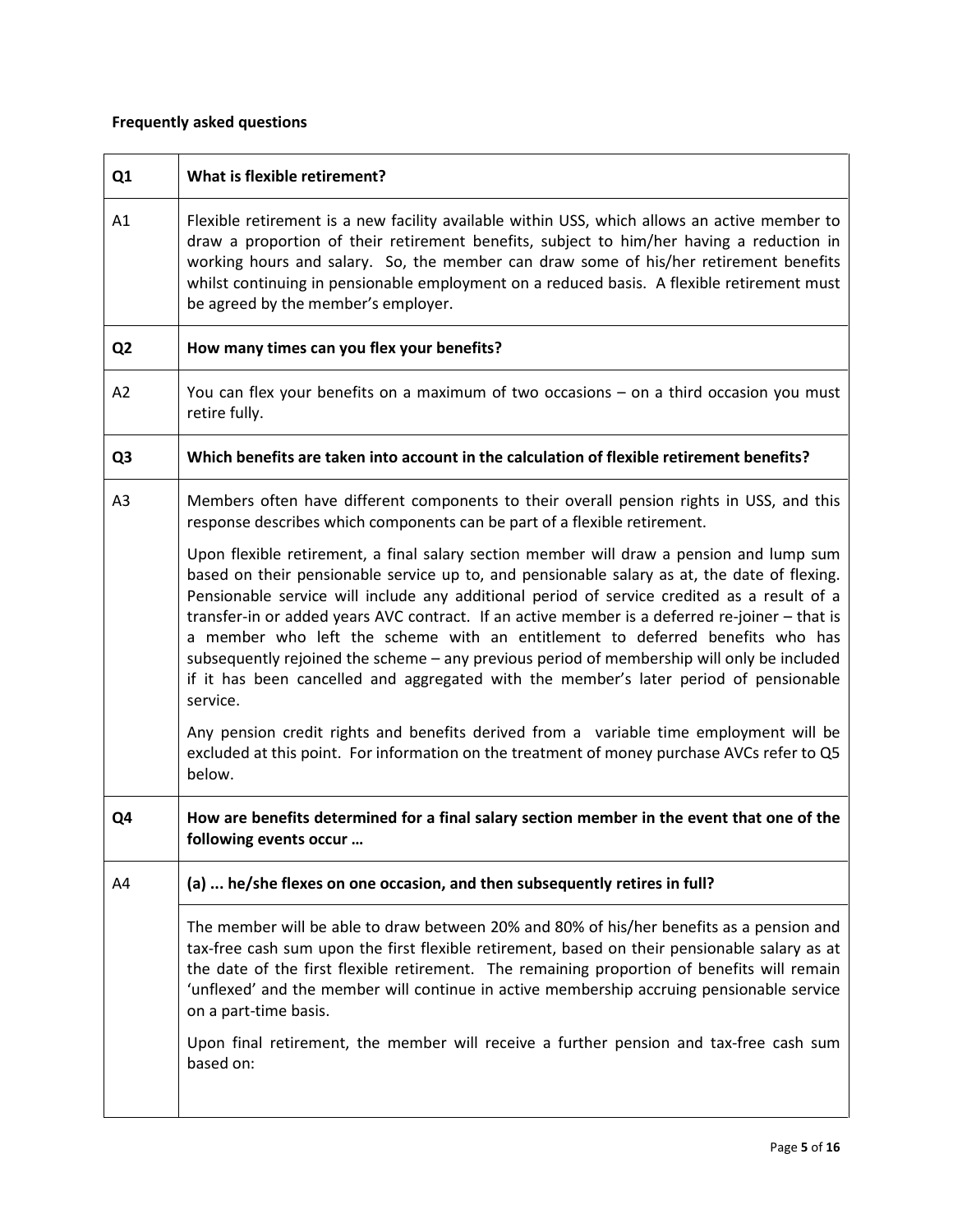|                                                                                                                                                                                                                                                                                        | 'unflexed' benefits accrued before the date of the first flexible retirement - the<br>unflexed proportion of benefits will be determined based on the member's<br>pensionable salary calculated as at the date of final retirement; and                                                                                                                                                                                                                                                                                                                                 |  |  |  |
|----------------------------------------------------------------------------------------------------------------------------------------------------------------------------------------------------------------------------------------------------------------------------------------|-------------------------------------------------------------------------------------------------------------------------------------------------------------------------------------------------------------------------------------------------------------------------------------------------------------------------------------------------------------------------------------------------------------------------------------------------------------------------------------------------------------------------------------------------------------------------|--|--|--|
| pensionable service accrued after the date of flexing - pensionable service will be<br>calculated on the reduced, part-time basis from flexible retirement until final<br>retirement. Benefits will be based on the full-time equivalent salary as at the date of<br>final retirement. |                                                                                                                                                                                                                                                                                                                                                                                                                                                                                                                                                                         |  |  |  |
|                                                                                                                                                                                                                                                                                        | Examples of the calculation of benefits are provided in the example calculations below.                                                                                                                                                                                                                                                                                                                                                                                                                                                                                 |  |  |  |
|                                                                                                                                                                                                                                                                                        | (b)  he/she flexes on two separate occasions and then (on a third occasion) retires in full?                                                                                                                                                                                                                                                                                                                                                                                                                                                                            |  |  |  |
|                                                                                                                                                                                                                                                                                        | The approach adopted here will be similar to that in (a) above, however, there shall be three<br>stages to the overall calculation of benefits (that is, two flexible retirements, followed by a<br>final retirement). On the second flexing of benefits, the maximum proportion of benefits that<br>the member may draw will be 80% less the percentage of benefits taken on the first flexible<br>retirement. Furthermore, if the member flexed 80% of benefits on his/her first flexible<br>retirement, he/she will be unable to flex benefits on a second occasion. |  |  |  |
| Q5                                                                                                                                                                                                                                                                                     | How will money purchase additional voluntary contributions (AVCs) be dealt with under<br>flexible retirement?                                                                                                                                                                                                                                                                                                                                                                                                                                                           |  |  |  |
| A5                                                                                                                                                                                                                                                                                     | On each flexible retirement, a member may elect to draw all or none of their money purchase<br>AVC benefits held with Prudential - it will not be possible to draw only part of the money<br>purchase AVC benefits. If a member elects to draw these funds, he/she will be able to use<br>the funds to (i) purchase an annuity from Prudential or another annuity provider, (ii) purchase<br>a period of additional service in USS or (iii) draw them in the form of (currently) tax-free cash.                                                                         |  |  |  |
|                                                                                                                                                                                                                                                                                        | Please note that if the member elects for option (ii) above, benefits in respect of the<br>additional service in USS will be drawn in their entirety, that is the percentage of benefits<br>expressed by the member in the quotation and/or notification forms will not apply for<br>benefits derived from money purchase AVCs only.                                                                                                                                                                                                                                    |  |  |  |
|                                                                                                                                                                                                                                                                                        | Following a flexible retirement, a member may enter into a further money purchase AVC<br>commitment and draw those funds upon their final retirement (or, if applicable, on the<br>occasion of their second flexible retirement). However, the member should consider HMRC<br>rules regarding recycling - further information is available at www.uss.co.uk                                                                                                                                                                                                             |  |  |  |
| Q <sub>6</sub>                                                                                                                                                                                                                                                                         | How are added years AVC contracts dealt with under flexible retirement?                                                                                                                                                                                                                                                                                                                                                                                                                                                                                                 |  |  |  |
| A6                                                                                                                                                                                                                                                                                     | The treatment of added years AVCs is similar to main scheme benefits (outlined in Q4 above)<br>in that the member will flex the same proportion of added years AVC benefits as main<br>scheme benefits. Following a flexible retirement, a member will continue to contribute to the<br>added years AVC contract based on his/her actual salary (which will have reduced by a<br>minimum of 20%).                                                                                                                                                                       |  |  |  |
|                                                                                                                                                                                                                                                                                        | Upon final retirement, the 'unflexed' benefits accrued before the date of flexible retirement,<br>plus the benefits based on pensionable service (calculated on the reduced part-time basis)                                                                                                                                                                                                                                                                                                                                                                            |  |  |  |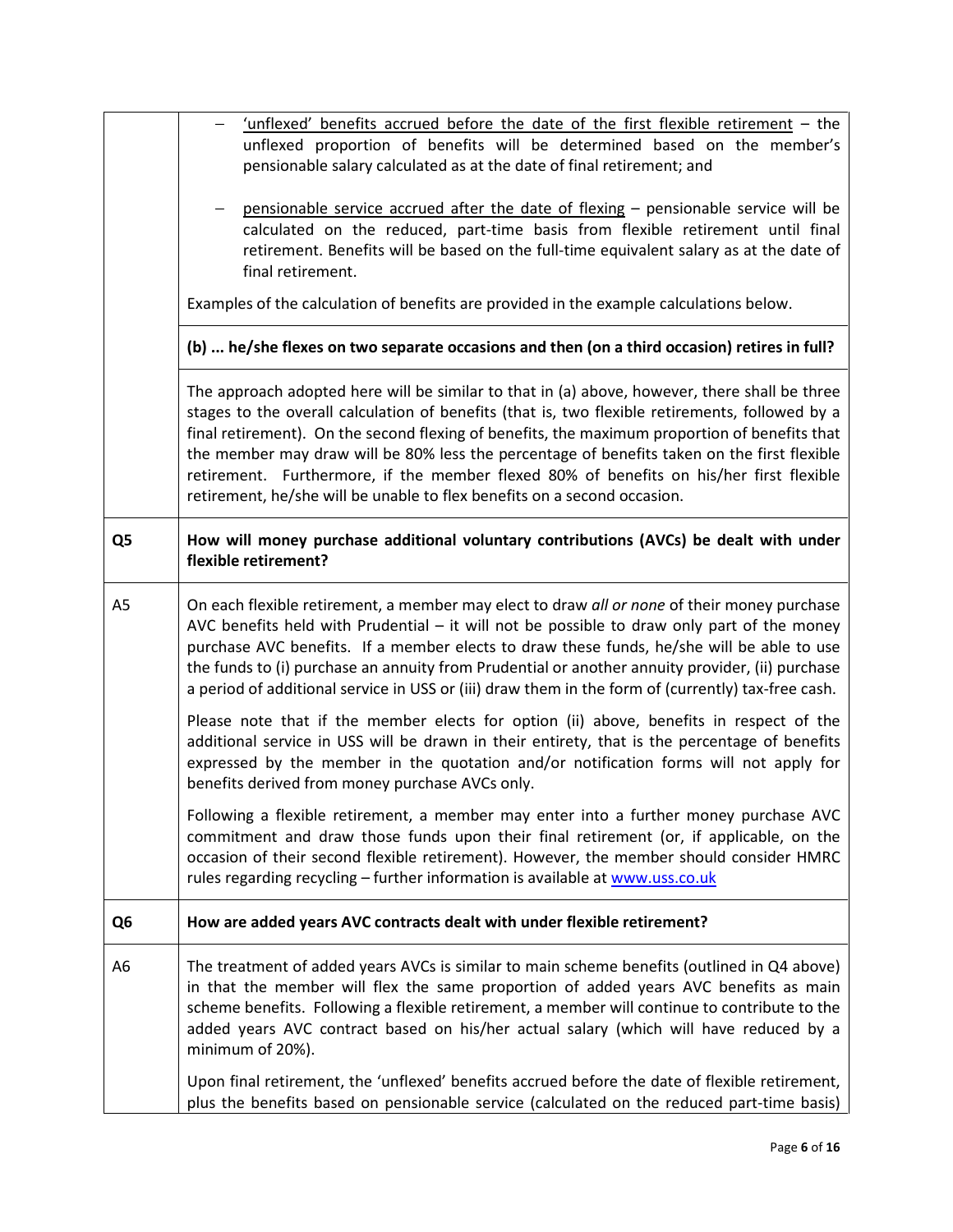|    | accrued after the date of flexing, will become payable - both based on the member's full-<br>time equivalent pensionable salary.                                                                                                                                                                                                                                                                                                                                                                                                                                                                                                                                                                                                                                                                                                                                                                                                                                                                                                                                                                                                                                                                                                                                                                                                        |                                                                                                                                                                                                                                                                                                                   |  |  |  |
|----|-----------------------------------------------------------------------------------------------------------------------------------------------------------------------------------------------------------------------------------------------------------------------------------------------------------------------------------------------------------------------------------------------------------------------------------------------------------------------------------------------------------------------------------------------------------------------------------------------------------------------------------------------------------------------------------------------------------------------------------------------------------------------------------------------------------------------------------------------------------------------------------------------------------------------------------------------------------------------------------------------------------------------------------------------------------------------------------------------------------------------------------------------------------------------------------------------------------------------------------------------------------------------------------------------------------------------------------------|-------------------------------------------------------------------------------------------------------------------------------------------------------------------------------------------------------------------------------------------------------------------------------------------------------------------|--|--|--|
| Q7 | What are the rules regarding how early a member can draw benefits, and do actuarial<br>reductions apply?                                                                                                                                                                                                                                                                                                                                                                                                                                                                                                                                                                                                                                                                                                                                                                                                                                                                                                                                                                                                                                                                                                                                                                                                                                |                                                                                                                                                                                                                                                                                                                   |  |  |  |
| A7 | A member may flexibly retire from age 55 onwards, subject to the consent of his/her<br>employer. On flexible retirement some or all of the member's benefits may be subject to<br>actuarial reduction, depending in part on whether the member has reached age 60 and also<br>reached their normal pension age. Please note that benefits provided to an exempt member<br>on a flexible retirement are detailed in Q9 below.                                                                                                                                                                                                                                                                                                                                                                                                                                                                                                                                                                                                                                                                                                                                                                                                                                                                                                            |                                                                                                                                                                                                                                                                                                                   |  |  |  |
|    | If a member seeks to flex his/her benefits having reached his/her contractual pension age <sup>2</sup> ,<br>benefits based on pensionable service accrued up to and including 30 September 2011 will be<br>provided on an unreduced (i.e. non-actuarially reduced) basis. Otherwise, if the member<br>seeks to flex his/her benefits having reached age 60, benefits based on pensionable service<br>accrued up to and including 30 September 2011 may be provided on an unreduced basis<br>provided that the employer consents to early payment of those benefits (further information<br>is provided in Q8 below). In either case, benefits based on pensionable service accrued from<br>1 October 2011 onwards will be subject to an actuarial reduction where they are payable at<br>any point before age 65, because these benefits are being paid in advance of the revised<br>normal pension age (which will be age 65 in respect of pensionable service from 1 October<br>2011, then rising in line with increases to the state pension age).<br>The calculation of benefits where a person flexibly retires before age 60 is more complicated<br>as different normal pension ages apply to different 'tranches' of benefit. To take the case of<br>a member flexing his benefits at age 58, reductions would apply as follows: |                                                                                                                                                                                                                                                                                                                   |  |  |  |
|    | Period<br>during<br>which<br>pensionable service has accrued                                                                                                                                                                                                                                                                                                                                                                                                                                                                                                                                                                                                                                                                                                                                                                                                                                                                                                                                                                                                                                                                                                                                                                                                                                                                            | The extent of the actuarial reductions applied                                                                                                                                                                                                                                                                    |  |  |  |
|    | service on and after 1 October<br>2011                                                                                                                                                                                                                                                                                                                                                                                                                                                                                                                                                                                                                                                                                                                                                                                                                                                                                                                                                                                                                                                                                                                                                                                                                                                                                                  | as the NPA is 65, a reduction will apply to allow for the benefit<br>being paid 7 years early                                                                                                                                                                                                                     |  |  |  |
|    | service between 1 April 1995 and<br>30 September 2011                                                                                                                                                                                                                                                                                                                                                                                                                                                                                                                                                                                                                                                                                                                                                                                                                                                                                                                                                                                                                                                                                                                                                                                                                                                                                   | as the NPA is 631/2 (assuming there is no earlier contractual<br>pension age), the reduction would be based on benefits being<br>paid 51/ <sub>2</sub> years early                                                                                                                                                |  |  |  |
|    | service between 17 May 1990<br>and 31 March 1995                                                                                                                                                                                                                                                                                                                                                                                                                                                                                                                                                                                                                                                                                                                                                                                                                                                                                                                                                                                                                                                                                                                                                                                                                                                                                        | as the NPA is 60, the reduction would be based on benefits<br>being paid 2 years early                                                                                                                                                                                                                            |  |  |  |
|    | service up to and including 16<br>May 1990                                                                                                                                                                                                                                                                                                                                                                                                                                                                                                                                                                                                                                                                                                                                                                                                                                                                                                                                                                                                                                                                                                                                                                                                                                                                                              | as the NPA is 65 (assuming there is no earlier contractual<br>pension age), the reduction for a male member would be<br>based on benefits being paid 7 years early (however, it should<br>be noted that the NPA for a female member is age 60 in<br>respect of this tranche, so the reduction for a female member |  |  |  |

<sup>&</sup>lt;u>2</u><br><sup>2</sup> This is the earliest age (not earlier than age 60) at which, on 30 September 2011, a member is entitled to retire in accordance with the member's terms of appointment or contract of employment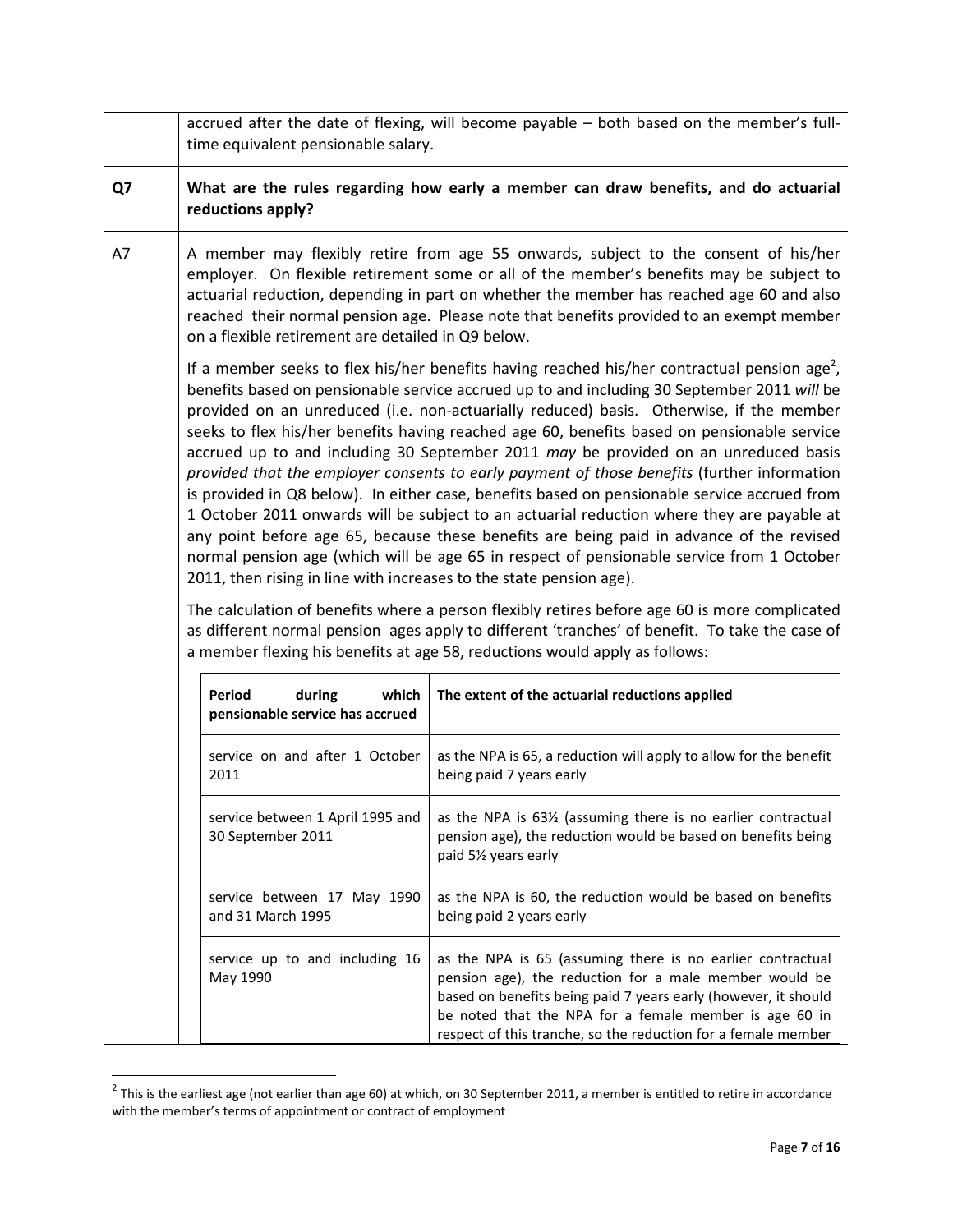|     |                                                                                                                                                                                                                                              |                                                    | would be based on benefits being paid 2 years early)                                                                                                                                                                                                                                                                                                                                                                                                                                                                                                                                                                                                                                                                                                                                                                                                                                                                                      |  |  |
|-----|----------------------------------------------------------------------------------------------------------------------------------------------------------------------------------------------------------------------------------------------|----------------------------------------------------|-------------------------------------------------------------------------------------------------------------------------------------------------------------------------------------------------------------------------------------------------------------------------------------------------------------------------------------------------------------------------------------------------------------------------------------------------------------------------------------------------------------------------------------------------------------------------------------------------------------------------------------------------------------------------------------------------------------------------------------------------------------------------------------------------------------------------------------------------------------------------------------------------------------------------------------------|--|--|
|     |                                                                                                                                                                                                                                              | year that they are paid early.                     | It should be noted that, in very broad terms, benefits are currently reduced by 4% for each                                                                                                                                                                                                                                                                                                                                                                                                                                                                                                                                                                                                                                                                                                                                                                                                                                               |  |  |
| Q8  | Under the current rules, a member who has attained age 60 may retire with unreduced<br>benefits (i.e. non-actuarially reduced) with the consent of their employer.<br>Will this<br>provision be applied in respect of a flexible retirement? |                                                    |                                                                                                                                                                                                                                                                                                                                                                                                                                                                                                                                                                                                                                                                                                                                                                                                                                                                                                                                           |  |  |
| A8  |                                                                                                                                                                                                                                              |                                                    | Yes, this provision is applied in cases of flexible retirement. Where a flexible retirer has<br>reached the age of 60 but has not reached their NPA (and by NPA here we mean the NPA<br>which applied as at 30 September 2011, as of course the NPA for all members, other than<br>exempt members, after 30 September 2011 will be age 65), that part of his/her benefits<br>based on pensionable service accrued up to and including 30 September 2011 shall be paid<br>without any reduction for early payment provided that the employer consents to early<br>payment of those benefits. It should be noted that, as the member has reached the age of 60,<br>no early retirement funding charge will be due from the employer. That part of his/her<br>benefits based on pensionable service accrued after 30 September 2011 will be subject to<br>actuarial reduction if paid before age 65, except in the case of an exempt member. |  |  |
| Q9  |                                                                                                                                                                                                                                              |                                                    | Will an 'exempt' member be able to retire under the flexible retirement arrangements and,<br>if so, are there any points to consider in the calculation of their benefits?                                                                                                                                                                                                                                                                                                                                                                                                                                                                                                                                                                                                                                                                                                                                                                |  |  |
| A9  |                                                                                                                                                                                                                                              |                                                    | An exempt member (that is, a member aged 55 or over on 1 October 2011 who is unaffected<br>by the changes to NPA) will be able to flexibly retire, subject to the consent of his/her<br>employer. However, the calculation of his/her flexible retirement benefits will differ.                                                                                                                                                                                                                                                                                                                                                                                                                                                                                                                                                                                                                                                           |  |  |
|     |                                                                                                                                                                                                                                              | September 2011, whose CPA will continue to apply). | Where the exempt member flexibly retires before reaching age 60, different tranches of<br>benefits will be subject to actuarial reductions for early payment, as in Q7 above. However,<br>the NPA will be age 631/2 in respect of pensionable service on and after 1 October 2011, and<br>not age 65 (except for those exempt members who had a CPA earlier than age 631/2 as at 30                                                                                                                                                                                                                                                                                                                                                                                                                                                                                                                                                       |  |  |
|     |                                                                                                                                                                                                                                              | may be subject to a reduction.                     | If an exempt member seeks to flex his/her benefits having reached age 60, all benefits may<br>be provided on an unreduced basis, if his CPA is 60 or provided that the employer consents to<br>early payment of those benefits. However, if this is not the case, some tranches of benefits                                                                                                                                                                                                                                                                                                                                                                                                                                                                                                                                                                                                                                               |  |  |
| Q10 |                                                                                                                                                                                                                                              | arrangements?                                      | What are the implications of a member retiring late under the flexible retirement                                                                                                                                                                                                                                                                                                                                                                                                                                                                                                                                                                                                                                                                                                                                                                                                                                                         |  |  |
| A10 |                                                                                                                                                                                                                                              |                                                    | If a member flexes his/her benefits after he/she has attained NPA (or, if later, age 65),<br>benefits accrued in respect of pensionable service before that age will be increased by a late<br>retirement factor (which is currently 1/2% for each complete month beyond age 65).                                                                                                                                                                                                                                                                                                                                                                                                                                                                                                                                                                                                                                                         |  |  |
| Q11 |                                                                                                                                                                                                                                              | and are any subsequent salary increases allowed?   | What reduction is required to a member's salary in order to qualify for flexible retirement,                                                                                                                                                                                                                                                                                                                                                                                                                                                                                                                                                                                                                                                                                                                                                                                                                                              |  |  |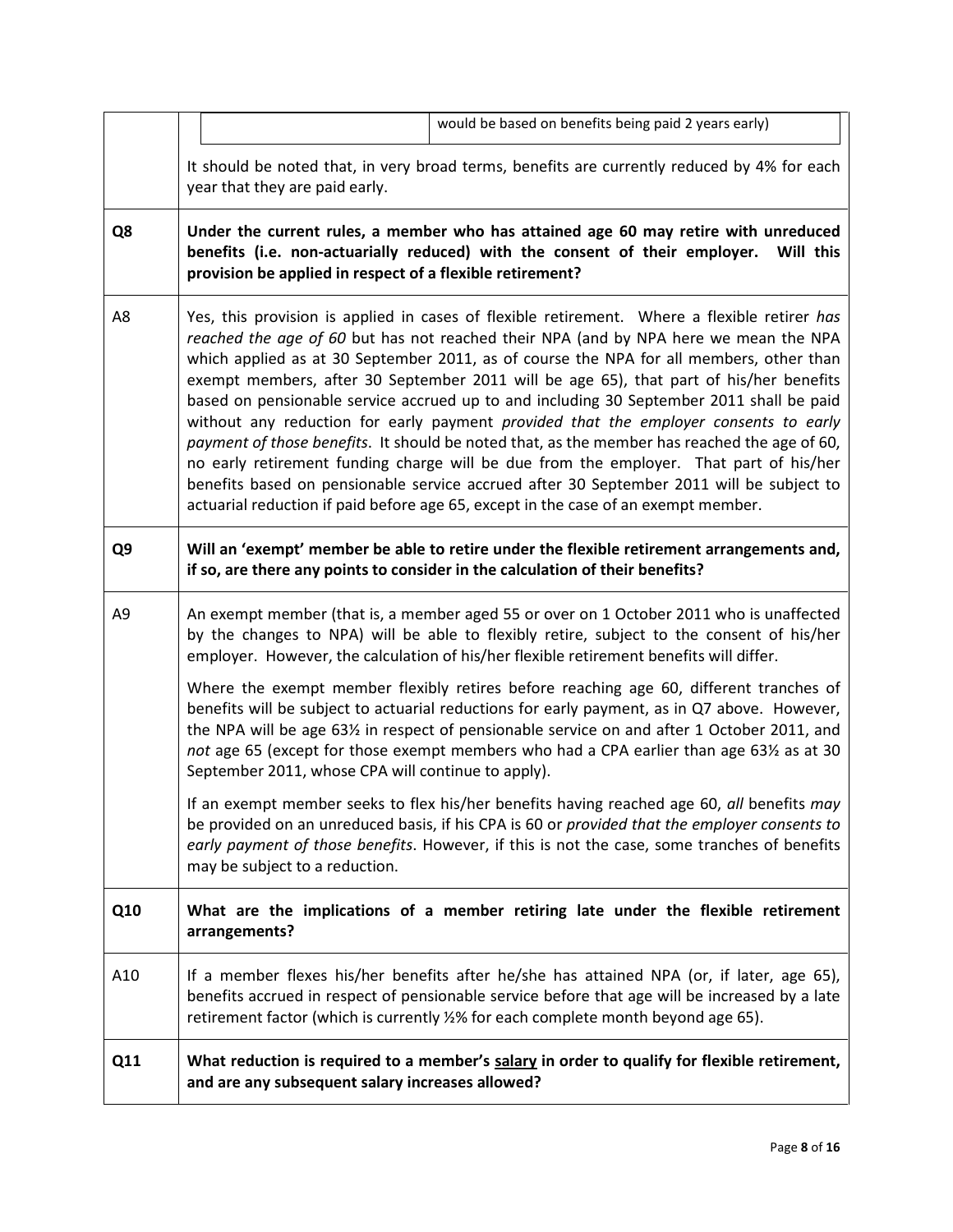| A11 | In order to qualify for flexible retirement, the member's salary must be reduced by a<br>minimum of 20%.                                                                                                                                                                                                                                                                                                                                                                                                                                                                      |
|-----|-------------------------------------------------------------------------------------------------------------------------------------------------------------------------------------------------------------------------------------------------------------------------------------------------------------------------------------------------------------------------------------------------------------------------------------------------------------------------------------------------------------------------------------------------------------------------------|
|     | This reduction must apply from the date of flexible retirement on a long term basis and, in<br>any event, for no less than 12 months from the date of flexing benefits. However, certain<br>increases in salary following flexible retirement are permitted, namely increases that form<br>part of a general pay settlement for substantially all the employer's eligible employees within<br>a particular grade or collective bargaining group.                                                                                                                              |
| Q12 | What is the reduction required to a member's hours in order to qualify for flexible<br>retirement, and what are the implications for a flexible retirer of subsequently changing<br>his/her working hours?                                                                                                                                                                                                                                                                                                                                                                    |
| A12 | One of the key objectives in introducing flexible retirement is to assist members in phasing<br>their way into retirement, and therefore a reduction in working commitments must occur and<br>a member will be required to reduce his/her working hours by a minimum of 20%. For<br>example, if a member is in full-time employment working 37 hours per week before flexing<br>his/her benefits, he/she must reduce his/her hours of working by at least 20% i.e. to a<br>maximum of 29.6 hours per week (resulting in a part time service fraction(PTSF) of 80%).           |
|     | If, following flexible retirement, the working hours of a member fluctuate, the trustee<br>company will seek to ensure that the fluctuation does not cause an increase in retirement<br>benefits. Accordingly, on the final retirement of a member a check will be undertaken to<br>compare (i) the PTSF established at the outset (that is, upon first flexing benefits) and (ii) the<br>average of the PTSFs between flexing benefits and final retirement. If a member flexes<br>benefits on more than one occasion, this test will also be applied as at the second flex. |
|     | If the actual average PTSF between flexing benefits and subsequent retirement exceeds that<br>determined at the outset, the member's benefits will be reviewed and if appropriate limited<br>(based on the PTSF at the outset).                                                                                                                                                                                                                                                                                                                                               |
|     | It should be noted that where there is a material variation in salary, working hours and/or<br>PTSF in anticipation of flexible retirement, the trustee company will have the power to<br>investigate this and take action if necessary.                                                                                                                                                                                                                                                                                                                                      |
| Q13 | What if a member who is already a part-time worker elects for flexible retirement?                                                                                                                                                                                                                                                                                                                                                                                                                                                                                            |
| A13 | Such a member will be required to reduce his/her PTSF further by a minimum of 20% on an<br>ongoing basis. So, if a member is in part-time employment working 30 hours per week (with<br>a PTSF of 75%) before flexing his/her benefits, he/she must reduce his/her hours of working<br>by at least 20% to a maximum of 24 hours per week (resulting in a PTSF of 60%).                                                                                                                                                                                                        |
| Q14 | What if a flexible retirer commences an additional post or employment following flexible<br>retirement?                                                                                                                                                                                                                                                                                                                                                                                                                                                                       |
| A14 | If a flexible retirer commences an <i>additional</i> post or employment following flexible<br>retirement with the same or a new employer, the flexible retirer will not be entitled to<br>become a member in relation to that employment despite the fact that the subsequent                                                                                                                                                                                                                                                                                                 |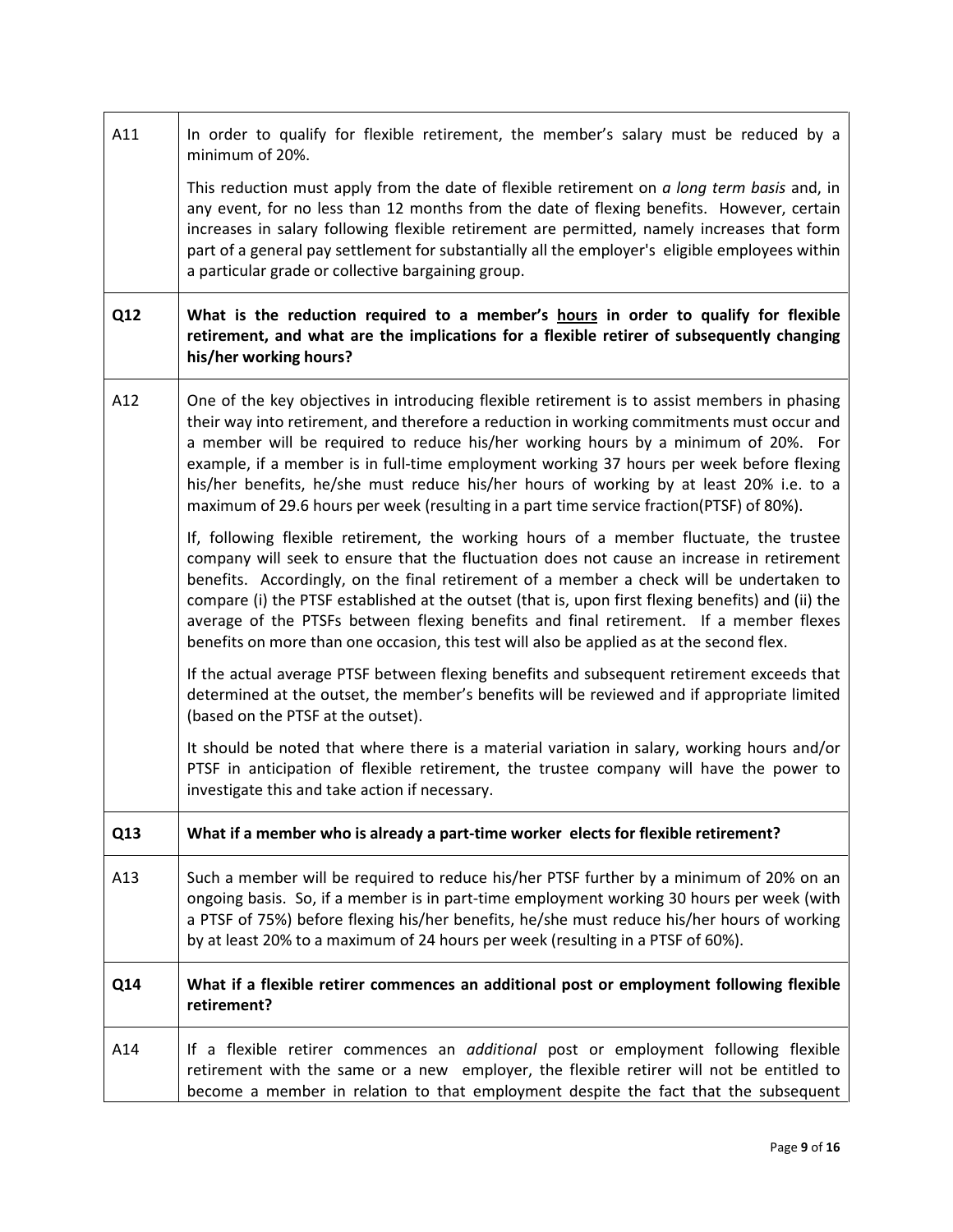|     | employment may be an eligible post.                                                                                                                                                                                                                                                                                      |
|-----|--------------------------------------------------------------------------------------------------------------------------------------------------------------------------------------------------------------------------------------------------------------------------------------------------------------------------|
| Q15 | Why is the employer required to complete a flexible retirement declaration, and what are<br>the terms of the declaration?                                                                                                                                                                                                |
| A15 | As with any retirement, the employer of the member who is to retire will be required to<br>complete a declaration on the flexible retirement notification form. In addition to the<br>standard disclosure items, on the notification of a member's flexible retirement form the<br>employer will be required to provide: |
|     | consent that the member may elect to draw a proportion of his/her benefits under<br>the flexible retirement arrangements;                                                                                                                                                                                                |
|     | confirmation that the member's PTSF will reduce by a minimum of 20% on a long<br>term basis (and for at least 12 months);                                                                                                                                                                                                |
|     | confirmation that the member's salary will reduce by a minimum of 20% on a long-<br>$-$<br>term basis (and for at least 12 months); and                                                                                                                                                                                  |
|     | an indemnity to the trustee company from any additional funding requirements for<br>the scheme arising from a failure to apply the restrictions on the member's PTSF and<br>salary following the flexing of benefits.                                                                                                    |
|     | All of the above declarations must be made before a member is eligible for flexible<br>retirement.                                                                                                                                                                                                                       |
| Q16 | What information is required in the notification of member's flexible retirement form?                                                                                                                                                                                                                                   |
| A16 | In addition to the standard information required in any retirement notification form (such as<br>latest salary data, bank account details and benefit options selected), the following<br>information will be required:                                                                                                  |
|     | selected date of flexible retirement;                                                                                                                                                                                                                                                                                    |
|     | percentage of USS benefits to be taken on flexible retirement or preferred pension<br>amount <sup>3</sup> ; and                                                                                                                                                                                                          |
|     | preferred option in respect of money purchase AVCs funds.                                                                                                                                                                                                                                                                |
| Q17 | In cases of flexible retirement, will the employer of the member be required to pay an early<br>retirement funding charge in any circumstances?                                                                                                                                                                          |
| A17 | The employer will not be required to pay an early retirement funding charge where a<br>member flexes his/her benefits.                                                                                                                                                                                                   |

<sup>&</sup>lt;sup>3</sup> If the member opts for a quote based on a preferred pension amount, the lump sum available will be three times this amount, and if commutation is to occur it will be after this figure has been calculated.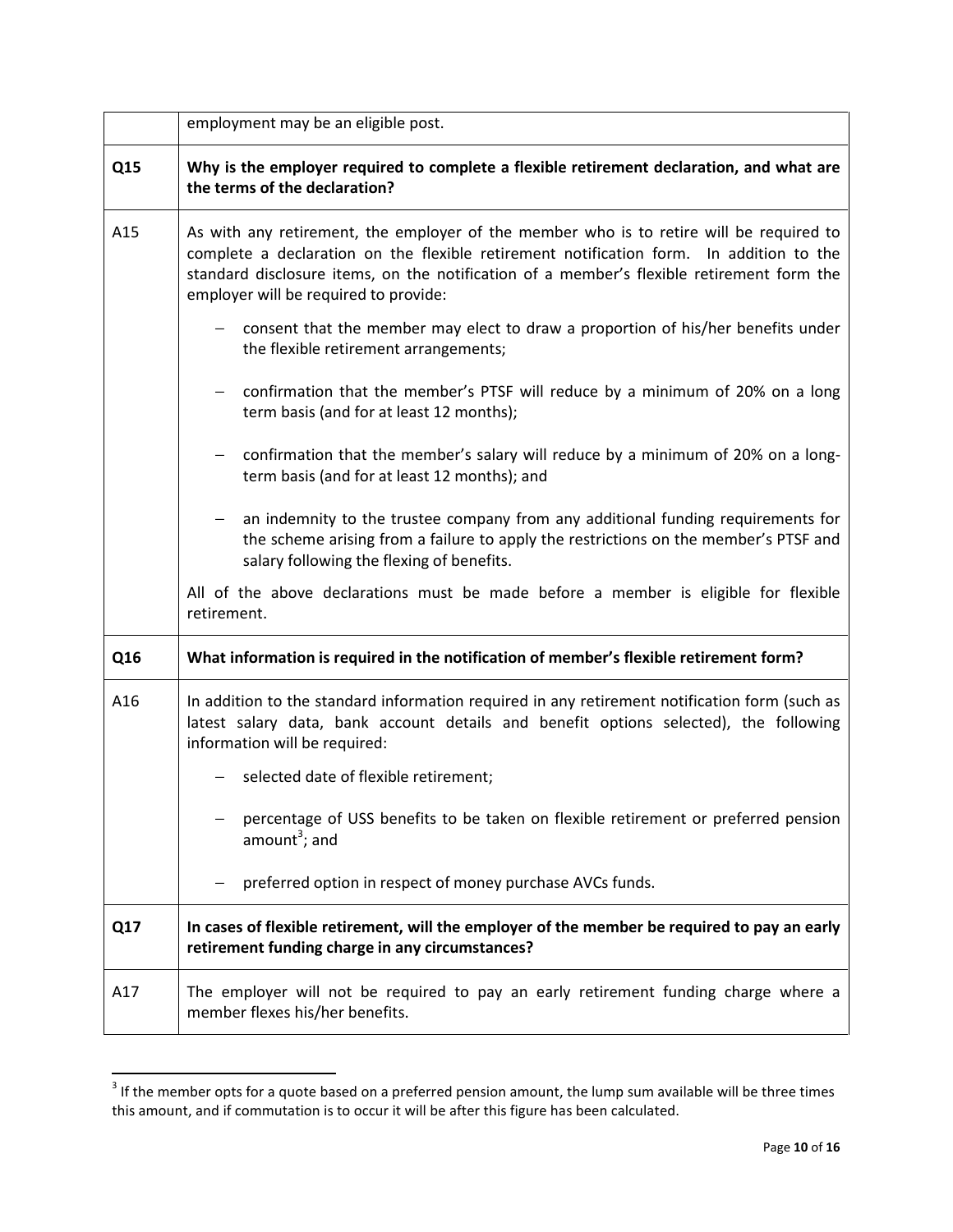| Q18 | In cases of flexible retirement, will the employer of the member be able to pay an amount<br>to the scheme to augment a member's benefits?                                                                                                                                                                                                                                                                                                                          |  |  |  |
|-----|---------------------------------------------------------------------------------------------------------------------------------------------------------------------------------------------------------------------------------------------------------------------------------------------------------------------------------------------------------------------------------------------------------------------------------------------------------------------|--|--|--|
| A18 | An employer will be allowed to augment a member's benefits, if so desired, by paying special<br>employer contributions to the scheme under the scheme rules.                                                                                                                                                                                                                                                                                                        |  |  |  |
| Q19 | What are the annual allowance implications of a member flexing his/her benefits                                                                                                                                                                                                                                                                                                                                                                                     |  |  |  |
| A19 | (a)  in the pension input period in which flexing takes place?                                                                                                                                                                                                                                                                                                                                                                                                      |  |  |  |
|     | General information on the issue of the revised annual allowance was provided in I-letter<br>number 753 (entitled "Forthcoming changes from government to restrict tax relief"), and<br>further guidance can be found on our website at http://www.uss.co.uk.                                                                                                                                                                                                       |  |  |  |
|     | A member's pension input amount for annual allowance purposes is established by<br>calculating the value of the member's benefits at the start and end of a pension input period<br>(PIP, running from 1 April to 31 March for the scheme) and the difference between these<br>two values - taking into account an allowance for inflation - is used to calculate the annual<br>allowance value of the member's benefits by applying a standard multiplying factor. |  |  |  |
|     | If a member flexes his/her benefits within a PIP, the calculation of the member's pension<br>input amount for annual allowance purposes will be affected. An opening value and end<br>value (what is formally referred to as the 'closing value') will need to be determined.<br>However, the closing value will be based on                                                                                                                                        |  |  |  |
|     | (i) in respect of any benefits not flexed and pensionable service accrued after flexible<br>retirement, benefits payable to the member as though he is finally retiring at the end<br>of the PIP;                                                                                                                                                                                                                                                                   |  |  |  |
|     | plus                                                                                                                                                                                                                                                                                                                                                                                                                                                                |  |  |  |
|     | (ii) the benefits drawn upon the flexible retirement (or flexible retirements, if the<br>member has flexed on more than one occasion) that has taken place during the PIP.                                                                                                                                                                                                                                                                                          |  |  |  |
|     | (b)  in subsequent pension input periods?                                                                                                                                                                                                                                                                                                                                                                                                                           |  |  |  |
|     | The benefits drawn upon the flexible retirement ((ii) in (a) above) are ignored in the<br>calculation of both opening and closing values for the subsequent PIPs.                                                                                                                                                                                                                                                                                                   |  |  |  |
| Q20 | What are the lifetime allowance (LTA) implications of a member flexing his/her benefits?                                                                                                                                                                                                                                                                                                                                                                            |  |  |  |
| A20 | The LTA is the maximum amount of tax-privileged retirement benefits that a member can<br>build up in all registered pension schemes. The LTA is currently £1.8 million, however, it<br>should be noted that this will reduce to £1.5m with effect from April 2012.                                                                                                                                                                                                  |  |  |  |
|     | The trustee company is required to check whether a member has exceeded the LTA when<br>he/she becomes entitled to a scheme pension and, accordingly, this check will need to be<br>undertaken when a member flexes his/her benefits. The trustee company will confirm to the                                                                                                                                                                                        |  |  |  |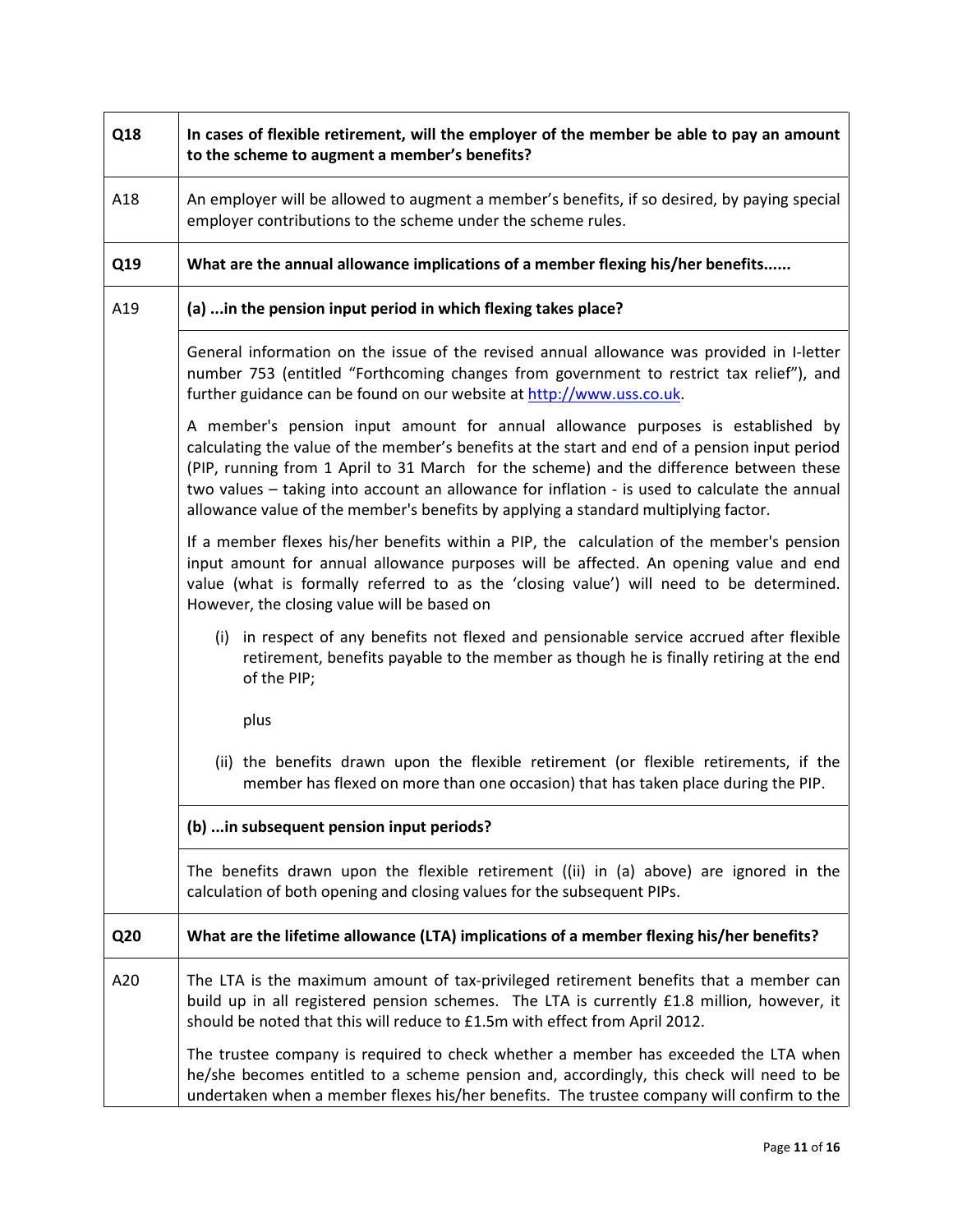|     | member the proportion of LTA used on each occasion that benefits are flexed.                                                                                                                                                                                                                                                                                                                                                                      |  |  |
|-----|---------------------------------------------------------------------------------------------------------------------------------------------------------------------------------------------------------------------------------------------------------------------------------------------------------------------------------------------------------------------------------------------------------------------------------------------------|--|--|
|     | If the benefits flexed by the member exceed the LTA applicable at that point (or the<br>remainder of the LTA in the case of a subsequent flexible retirement or final retirement of a<br>member), the member may incur a tax charge (and a further tax charge will then be incurred<br>upon any subsequent retirement). Further information on this tax charge may be found on<br>our website - http://www.uss.co.uk.                             |  |  |
| Q21 | What will the approach be to flexible retirement in respect of members of the Career<br><b>Revalued Benefits section of the scheme?</b>                                                                                                                                                                                                                                                                                                           |  |  |
| A21 | The requirements and application process for members of the Career Revalued Benefits<br>section of the scheme will be the same as those for the final salary section, as will the<br>principles underlying the calculation of benefits. However as such members will accrue an<br>amount of pension and lump sum each year rather than building up pensionable service,<br>there shall be some variations.                                        |  |  |
|     | It should be noted that the test referred to in Q12 above to ensure that any fluctuation in<br>PTSFs following the flexing of benefits does not cause an increase in retirement benefits will<br>be applied to flexible retirers in the Career Revalued Benefits section.                                                                                                                                                                         |  |  |
| Q22 | Is a request for flexible retirement the same as a request for flexible working?                                                                                                                                                                                                                                                                                                                                                                  |  |  |
| A22 | No. There is a difference between flexible working (which often involves a change in working<br>hours and/or location) and flexible retirement (which involves a reduction in working hours<br>and salary whilst drawing some accrued pension benefits). In the absence of express<br>provisions in the scheme rules, as under USS, there is no statutory obligation on employers<br>to allow, or consider applications for, flexible retirement. |  |  |
|     | By way of contrast, under statutory regulations, any employee can request their employer to<br>consider an application for flexible working, however there is a legal requirement for the<br>employer to consider requests for flexible working in certain circumstances. This will often<br>be the case for parents, individuals undertaking parental responsibilities (for example, foster<br>parents) and carers.                              |  |  |
|     | Flexible working can include a change in the hours the employee works (flexi time or term-<br>time hours), changes in the times he/she is required to work, working from another location<br>or home etc.                                                                                                                                                                                                                                         |  |  |
|     | Under the statutory requirements, an employer will be required to consider a request for<br>flexible working if the individual concerned:                                                                                                                                                                                                                                                                                                         |  |  |
|     | (i) is an employee, not agency worker;<br>(ii) has been in continuous employment for at least 26 weeks; and<br>(iii) has parental responsibility for a child under age 17 or for a disabled child under age<br>18 or to act as a carer for an individual (be it the employee's spouse, partner, civil<br>partner, relative, or a person who resides at the same address).                                                                         |  |  |
|     | It should be noted that the government has recently proposed, as part of its "Consultation on<br>modern workplaces", an extension to this statutory framework to require employers to                                                                                                                                                                                                                                                             |  |  |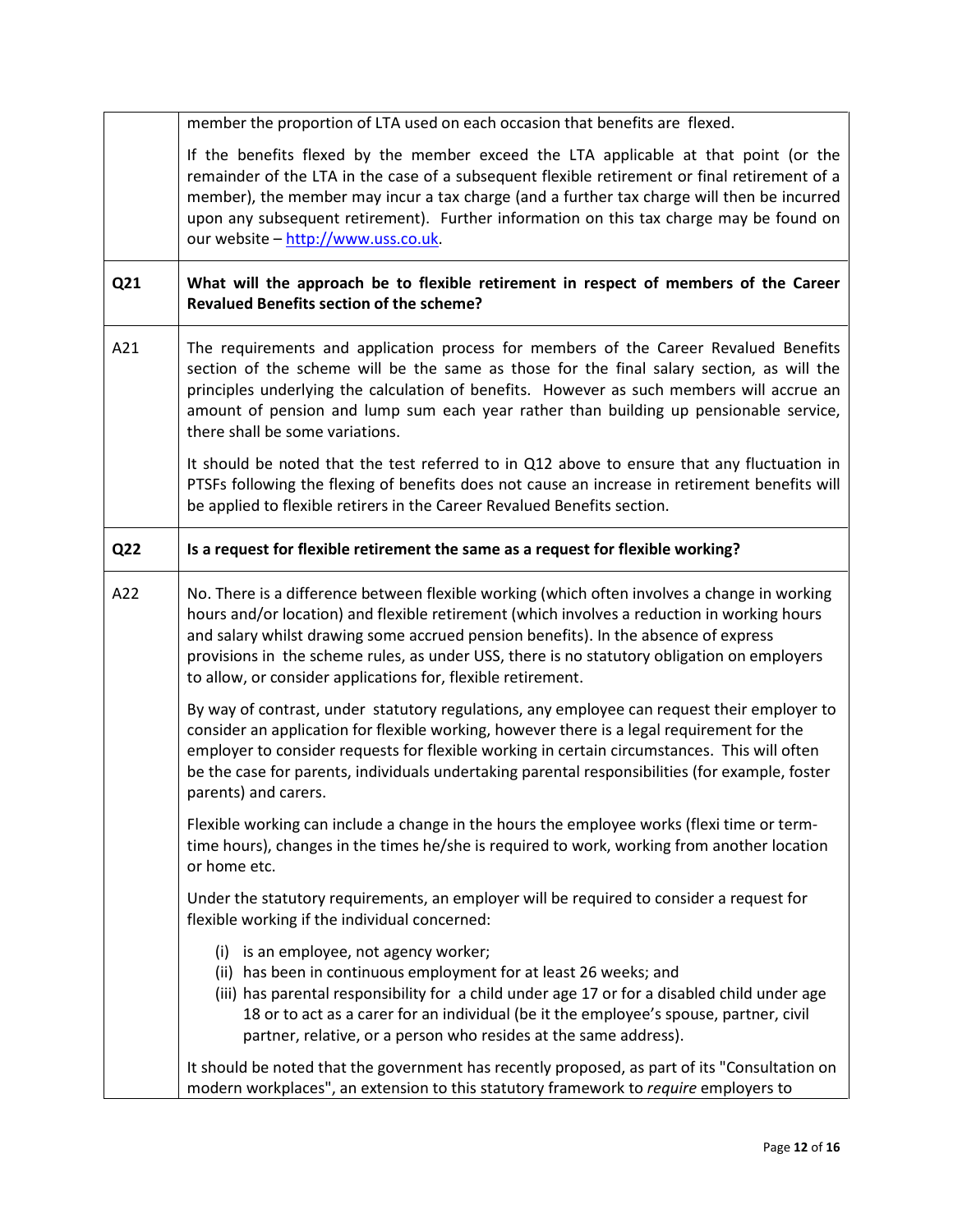|                 | consider an application for flexible working from any employee (not just those described<br>above). This consultation is due to close in August 2011 with a view to implementing<br>legislation in 2012.                                                                                                                                                                                                                                                                                                                                                                                                                                           |  |  |  |  |
|-----------------|----------------------------------------------------------------------------------------------------------------------------------------------------------------------------------------------------------------------------------------------------------------------------------------------------------------------------------------------------------------------------------------------------------------------------------------------------------------------------------------------------------------------------------------------------------------------------------------------------------------------------------------------------|--|--|--|--|
| Q <sub>23</sub> | What benefits would a member be entitled to in the event of his/her death following<br>flexible retirement but before final retirement?                                                                                                                                                                                                                                                                                                                                                                                                                                                                                                            |  |  |  |  |
| A23             | If a flexible retirer dies in service, his/her benefits will be determined as follows:<br>in respect of any benefits not flexed and pensionable service accrued after flexible<br>(i)<br>retirement, benefits will be payable to the member as though he/she has died in<br>active membership; and<br>(ii) in respect of benefits drawn upon flexible retirement (or flexible retirements, if the<br>member has flexed on more than one occasion), benefits will be payable to the<br>member as though he/she has died following full retirement.<br>However, an overall maximum will apply to death benefits of a flexible retirer to ensure that |  |  |  |  |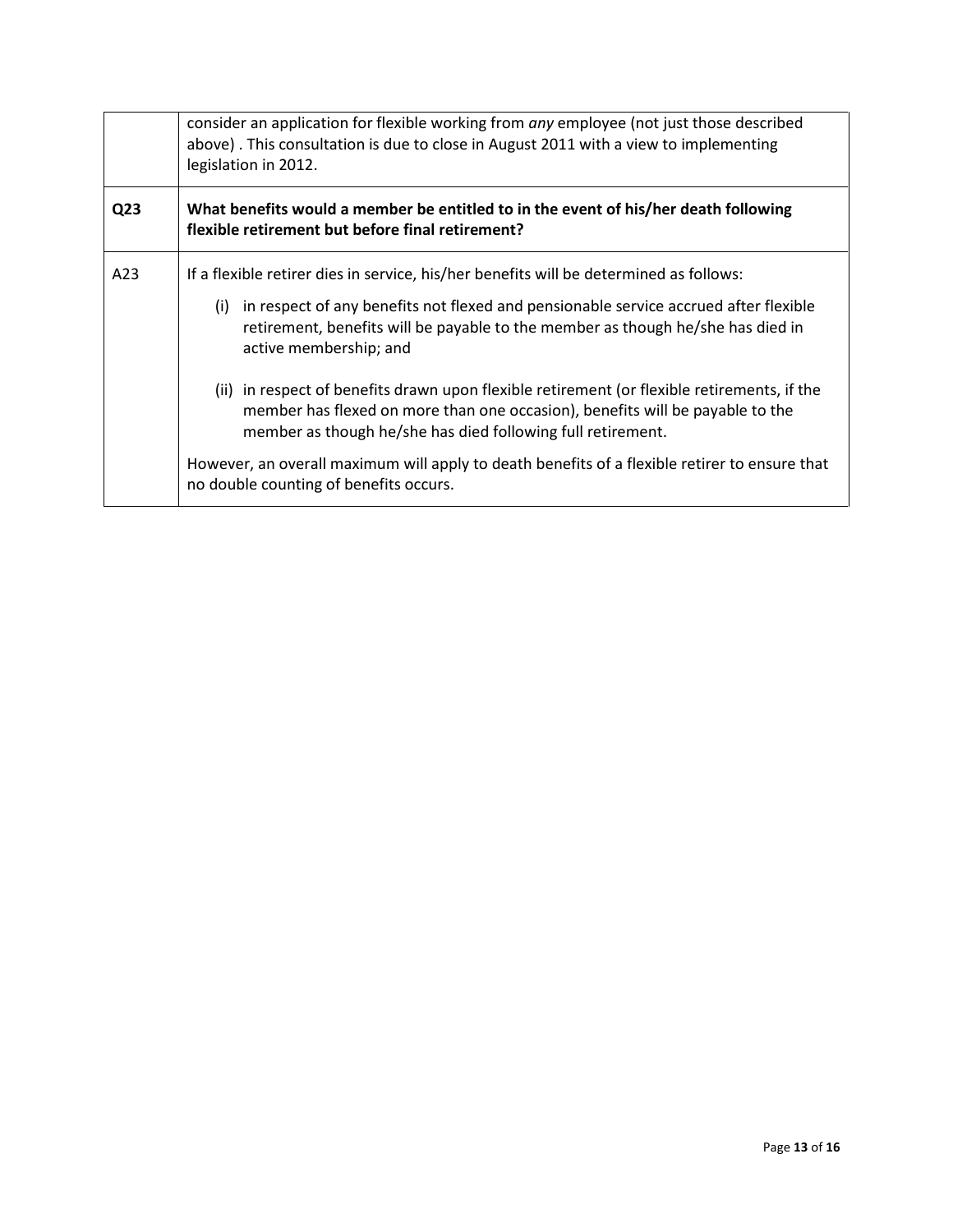#### Example calculations

#### 1. Final salary section, exempt member, flexible retirement and subsequent final retirement

#### Flexible retirement 1

Mr White is aged 60, with a contractual pension age (CPA) of 60, and decides to take flexible retirement, having accrued 30 years' pensionable service on a full time basis, with the consent of his employer. His pensionable salary is £45,000 and he chooses to flex 80% of his benefits whilst reducing his working hours and salary by 20%.

As he is an exempt member and has a CPA of 60, no reductions shall apply to his benefits which are outlined below:

| Calculation                      | <b>Early retirement reduction</b> | Flex % | Pension    |
|----------------------------------|-----------------------------------|--------|------------|
| 1/80 x 30 x £45.000 = £16.875.00 | Not applicable                    | 80%    | £13.500.00 |

The standard lump sum available will be £40,500, representing three times this pension amount.

#### Final retirement

As 80% of benefits has been drawn at the first opportunity, no further flexible retirement can take place.

Mr White continues working for a further five years, at a part time service fraction of 80%, before retiring in full. Accordingly, he has accrued a further 4 years' pensionable service (5 years x 80%) and his pensionable salary is now £55,000 (full time equivalent rate).

Upon final retirement, Mr White's benefits shall be determined based on the following tranches of service as follows:

1 pensionable service accrued up to first flexible retirement ('unflexed' benefits)

2 pensionable service accrued from first flexible retirement until final retirement

|               | <b>Calculation</b>                         | <b>Early retirement reduction</b> | Flex % | <b>Pension</b> |
|---------------|--------------------------------------------|-----------------------------------|--------|----------------|
|               | $1/80 \times 30 \times 55,000 = 20,625.00$ | Not applicable                    | 20%    | £4.125.00      |
|               | $1/80 \times 4 \times 155,000 = 12,750.00$ | Not applicable                    | 100%   | £2,750.00      |
| Total pension | £6,875.00                                  |                                   |        |                |

The standard lump sum available will be £20,625.00, representing three times this pension amount.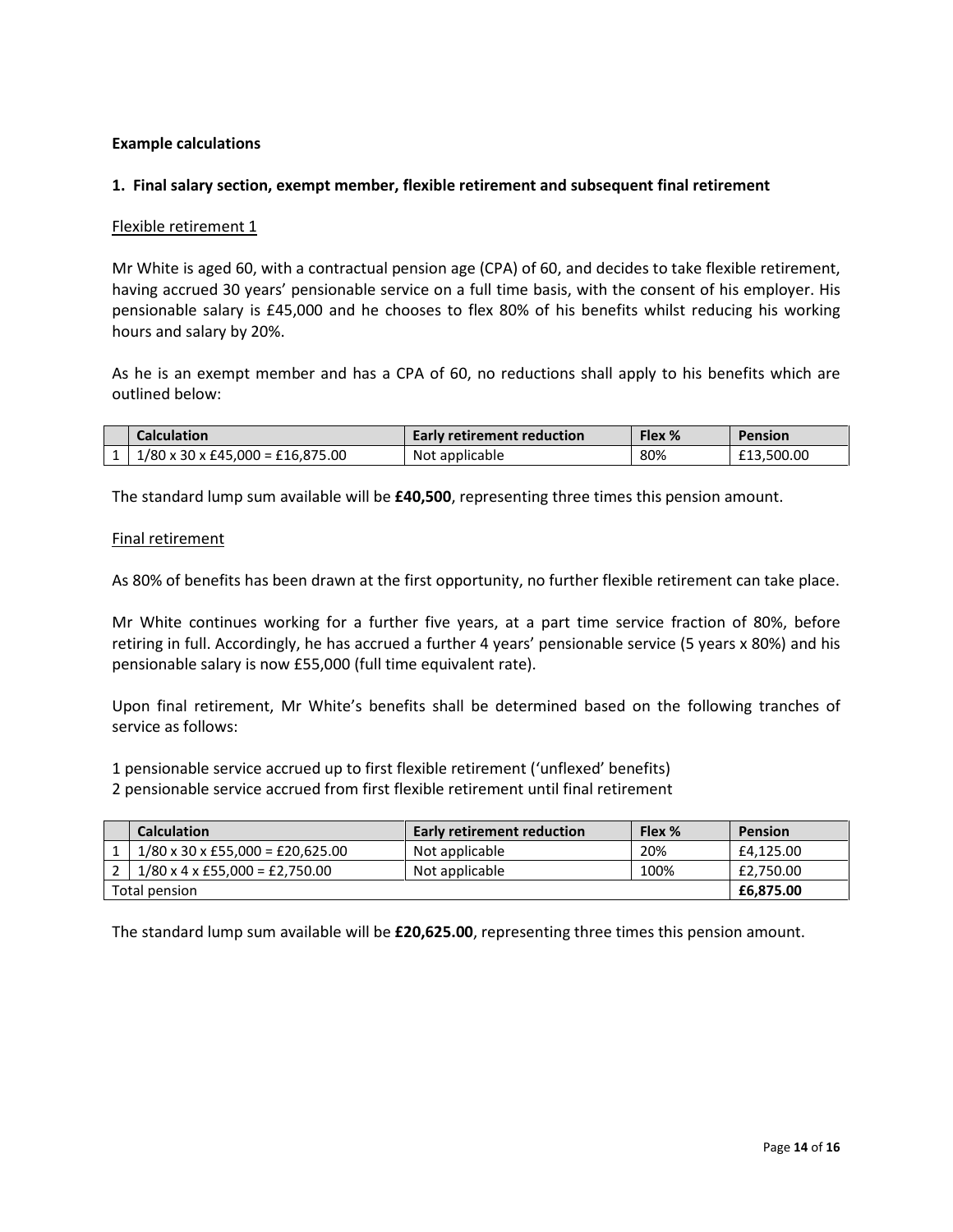#### 2. Final salary section, non-exempt member, flexible retirements and subsequent final retirement

#### Flexible retirement 1

Mr Green is aged 55 on 30 September 2015 and he does not have a CPA. He decides to flexibly retire at this date having accrued 30 years of service at full time with a pensionable salary of £40,000. He decides to flex 50% of his benefits whilst reducing his working hours and salary by 20%.

As this member is a non-exempt member, his benefits are reduced and it is necessary to split his benefits into different tranches (to which different Normal Pension Ages and early retirement reduction factors apply - further information on tranches is provided in Q&A 7 above) as follows:

| Dates of service                    | Service period  | <b>Pension</b><br><b>Normal</b><br>Age | <b>Reduction</b><br>factor |
|-------------------------------------|-----------------|----------------------------------------|----------------------------|
| 2 October 1985 to 16 May 1990       | 4.62 years      | Age $65^4$                             | 0.646                      |
| 17 May 1990 to 31 March 1995        | 4.87 years      | Age 60                                 | 0.793                      |
| 1 April 1995 to 30 September 2011   | 16.5 years days | Age 63 1/2                             | 0.6855                     |
| 1 October 2011 to 30 September 2015 | 4 years         | Age 65                                 | 0.646                      |

So his pension benefits will be determined as follows:

|               | <b>Calculation</b>                            | <b>Early retirement reduction</b> | Flex % | <b>Pension</b> |
|---------------|-----------------------------------------------|-----------------------------------|--------|----------------|
|               | $1/80 \times 4.62 \times 40,000 = £2,310.00$  | £2,310.00 x 0.646 = £1,492.26     | 50%    | £746.13        |
|               | $1/80 \times 4.87 \times 40,000 = £2,435.00$  | £2,435.00 x 0.793 = £1,930.96     | 50%    | £965.48        |
|               | $1/80 \times 16.5 \times 140,000 = 18,250.00$ | £8,250.00 x 0.6855 = £5,655.38    | 50%    | £2.827.69      |
|               | $1/80 \times 4 \times 40,000 = £2,000.00$     | £2,000.00 x 0.646 = £1,292.00     | 50%    | £646.00        |
| Total pension | £5.185.30                                     |                                   |        |                |

The standard lump sum available will be £15,555.90, representing three times this pension amount.

#### Flexible retirement 2

l

Mr Green continues working for a further 4 years, at a part time service fraction of 80%, before his second flexible retirement, on 30 September 2019. Accordingly, he has accrued a further 3.2 years' service (4 years at 80%) and his pensionable salary is now £45,020 (full time equivalent rate).

He decides to take a further 30% of his benefits whilst reducing his hours and salary by a further 40%. Early retirement reductions are applied to his benefits as the second flexible retirement is taking place at age 59. An additional tranche of benefit is accrued between the date of his first flexible retirement and second flexible retirement, and the early retirement reduction factors to be used for this second flexible retirement are as follows:

 $^4$  As this member is male and does not have a CPA, a Normal Pension Age (NPA) of 65 applies for this tranche of service. An NPA of 60 would apply for a female member.